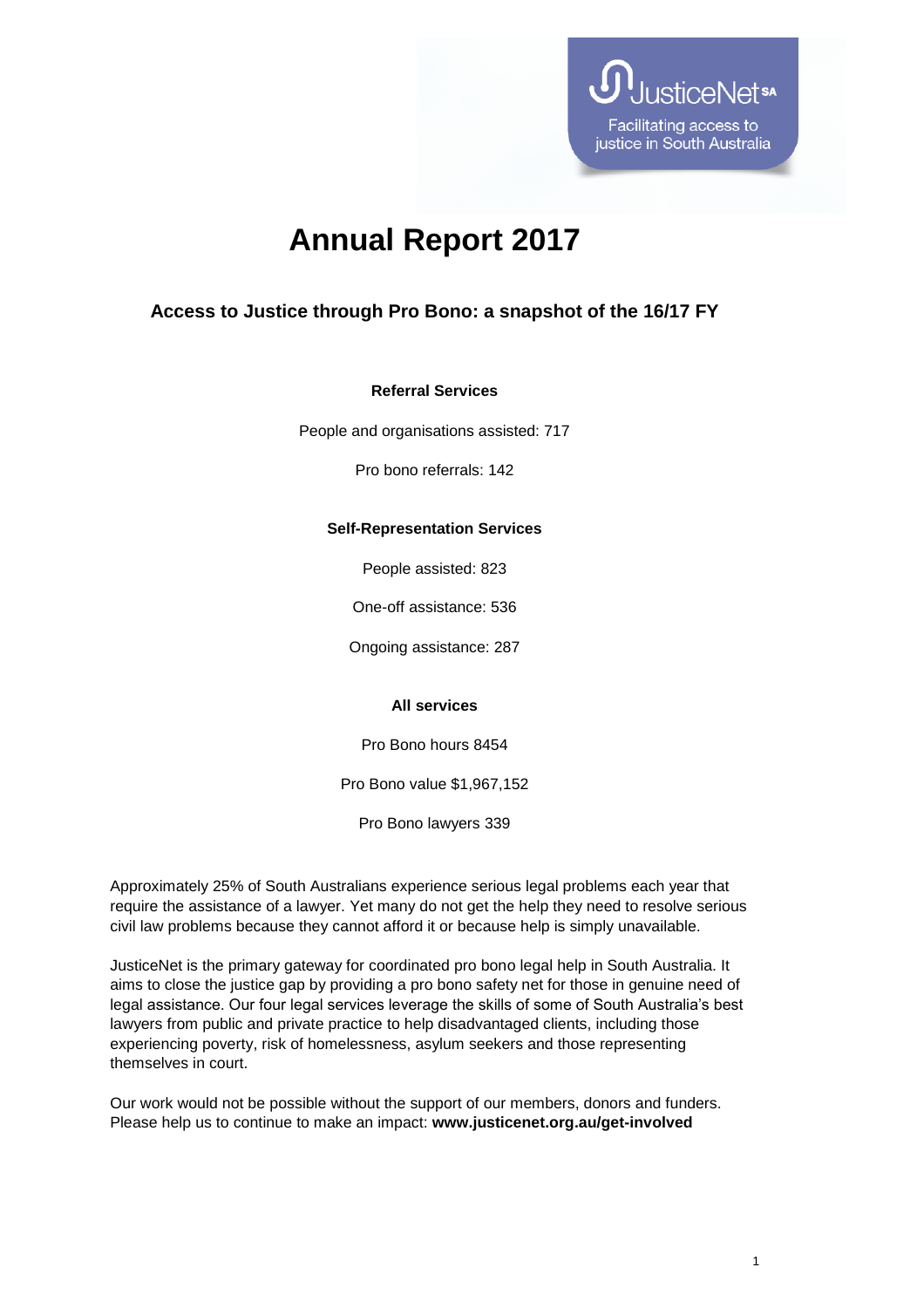# **Report from the President and Executive Director**

It is a pleasure to report on a successful year at JusticeNet SA.

Particularly so, when considering that 12 months ago, as we were preparing last year's report, dark clouds of financial uncertainty loomed on the horizon. Despite tremendous support from our members, donors and funders over the nearly eight years since our launch, our organisation had been unable to secure a reliable source of revenue sufficient to cover our core operating costs. Come the end of 2016, JusticeNet faced a funding crisis.

Fortunately, at the eleventh hour, JusticeNet received a substantial grant from the Law Foundation of South Australia. The grant secured the immediate future of the organisation, and has enabled us to continue delivering vital legal services to our clients throughout the year.

We are deeply grateful for Law Foundation's support and the confidence it has shown in the organisation. The grant was an enormous morale boost for our hard-working team and was of great relief to our wonderful community of members and supporters.

The one-off grant is not a permanent solution, but it gave us some breathing space we needed to look ahead and invest in other partnerships and projects that we identified as crucial to the long-term prospects of the organisation.

JusticeNet worked hard during this year secure the long-term sustainability of JusticeNet SA. The results of our efforts are starting to show. For example, in early 2017 entered a new partnership with the Wyatt Benevolent Institution, one of South Australia's longest-running and most trusted philanthropic organisations. The 3-year partnership, which formally commences on 1 July 2017, will support JusticeNet's State Courts Self-Representation Service to improve the financial wellbeing and housing circumstances of our clients.

In June 2017, our Federal Courts Self-Representation Service (SA/NT) also received the welcome news of continued funding from the Commonwealth Attorney-General's Department until mid-2020. The funding decision followed the outcome of a nationwide evaluation of selfrepresentation services operating in the Federal Courts across the country. The evaluation concluded that all self-representation service providers, such as a JusticeNet, *"are delivering a*  valuable service to self-represented litigants which fills a recognised gap in Australia's legal *assistance services."*

Despite these gains, our key challenge remains: of all coordinated pro bono legal services (found in QLD, NSW, Victoria, SA and WA) only JusticeNet SA operates without recurrent financial support from State Government. At the time of writing this report, we are acutely conscious that a state election looms in March 2018. JusticeNet will be actively seeking from all parliamentary aspirants, a commitment to invest in a secure JusticeNet.

JusticeNet was conceived as a pro bono safety net for those who fall through the gaps in the civil justice system. Since then we have evolved significantly from a one-size-fits-all model of clearinghouse for coordinated pro bono legal assistance. We now deliver four discrete legal services based in three locations across the Adelaide CBD. The services enable us to provide legal assistance to more clients and give more lawyers opportunities to participate in pro bono legal work. At the same time, we have remained faithful to our central mission to respond to recognised gaps in the South Australian legal assistance system.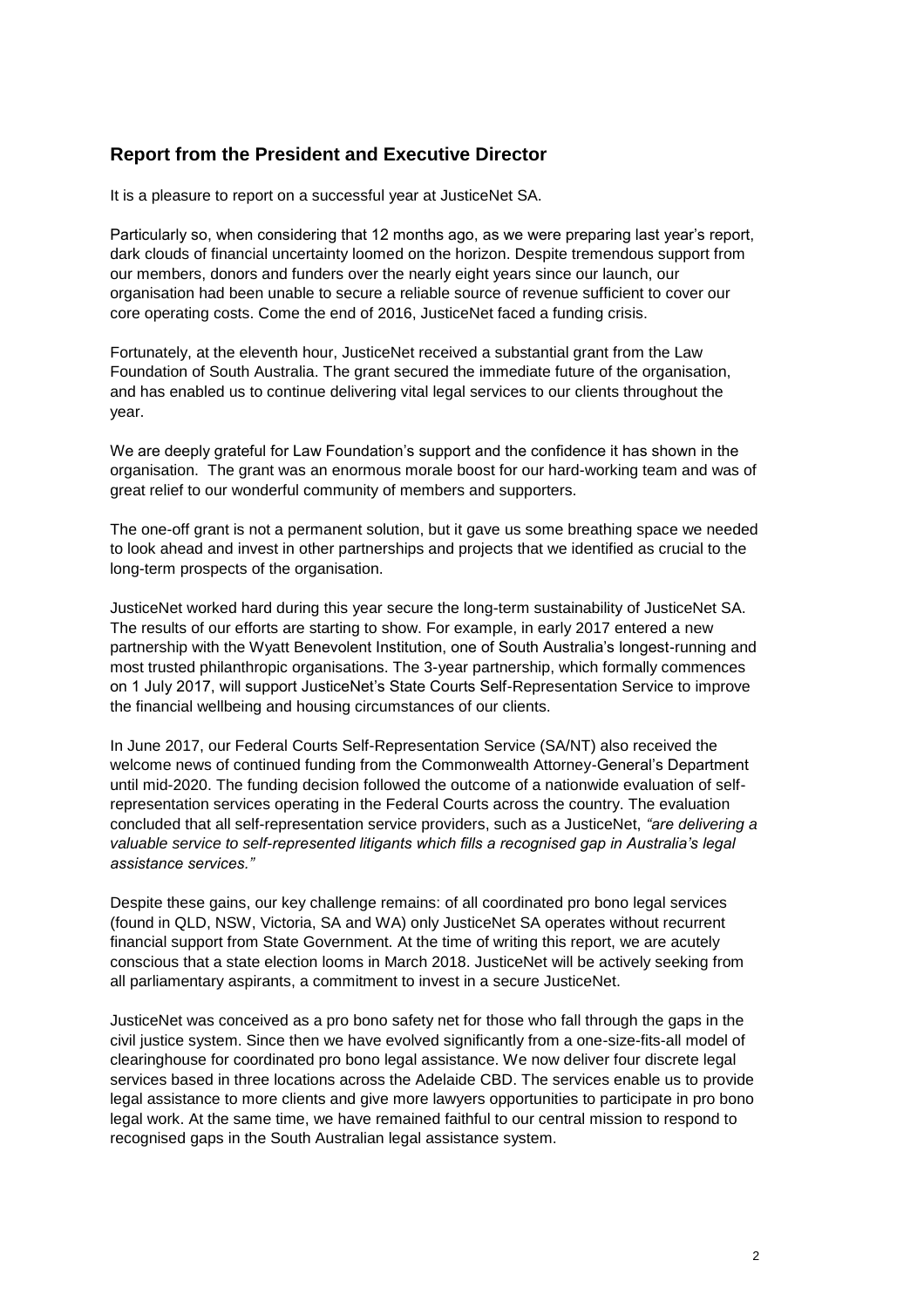Our Pro Bono Referral Service and specialist Refugee and Asylum Seeker project have both have helped more clients than ever before. The two services made 142 referrals between them during the past year, and provided one-off advice, referral and information to approximately 600 individuals. Our two Self-Representation Services have also experienced significant growth in client numbers, together providing legal services to 823 clients.

Central to our mission is fostering the pro bono culture in South Australia. Our work would not be possible with the generous pro bono contribution of our members and supporters from the local profession. There was no better demonstration of the strong pro bono culture in South Australia that the decision to host the 7th National Access to Justice and Pro Bono Conference in Adelaide in March 2017. The conference brought together over 400 delegates from across the country and around the world to discuss critical and current access to justice issues facing Australians as well as identifying the various challenges and opportunities associated with enhancing access to legal services and pro bono work.

This past year began with the introduction of volunteer practising certificates in South Australia. This was a law reform for which JusticeNet had advocated long and loud. We understand the 23 volunteer practising certificates were granted during the past year. A modest number, but we are confident that in time, volunteer practicing certificates will create more opportunities for lawyers who wish to contribute to the pro bono effort. JusticeNet has had pleasure of working with several practitioners holding volunteer practising certificates over the past year, and we are currently working on the development of new projects that will enable us to provide more opportunities for lawyers holding volunteer practicing certificates to use their legal skills to help our clients.

This year has seen progress in another area of law reform championed by JusticeNet. In June of 2016, JusticeNet wrote to the Attorney-General recommending that Clause 25(2)(c)(ii) of Schedule 3 to the Legal Practitioners Act 1981 (SA) be repealed, so that conditional costs agreements could be used in South Australia in relation to proceedings under the Migration Act 1968 (Cth). (Which is relevant to JusticeNet because we recommend that pro bono lawyers use a form of conditional cost agreement that provides for costs to be recovered in the event of a successful outcome while not leaving the client out of pocket.) The Law Society of South Australia endorsed our submission and in early 2017 the Attorney-General announced his in-principle agreement with the recommended change. At the time of writing, JusticeNet understands that a Bill introduced by the SA Government has passed the lower house, and we are hopeful that Parliament will enact changes by the end of the 2017 calendar year, or early next. This change will bring South Australia in line with other Australian States and Territories and promote access to justice for asylum seekers living in South Australia.

Finally, we would like to acknowledge the contributions of those who make it all possible. Thank you to the hardworking and passionate staff at JusticeNet, and none more so that our long-serving Administration Assistant, Louise Young, who resigned in early 2017 to take up a position in the tertiary sector. We would also like to express our deep gratitude to retiring members of the management committee, Nick Linke, Alan Merritt and Simon Bourne for their many contributions over the life of JusticeNet. Finally, many thanks also to our hundreds of volunteer lawyers, law students and our volunteer Management Committee; and, of course, our members. Together, we have achieved many positive outcomes for our clients.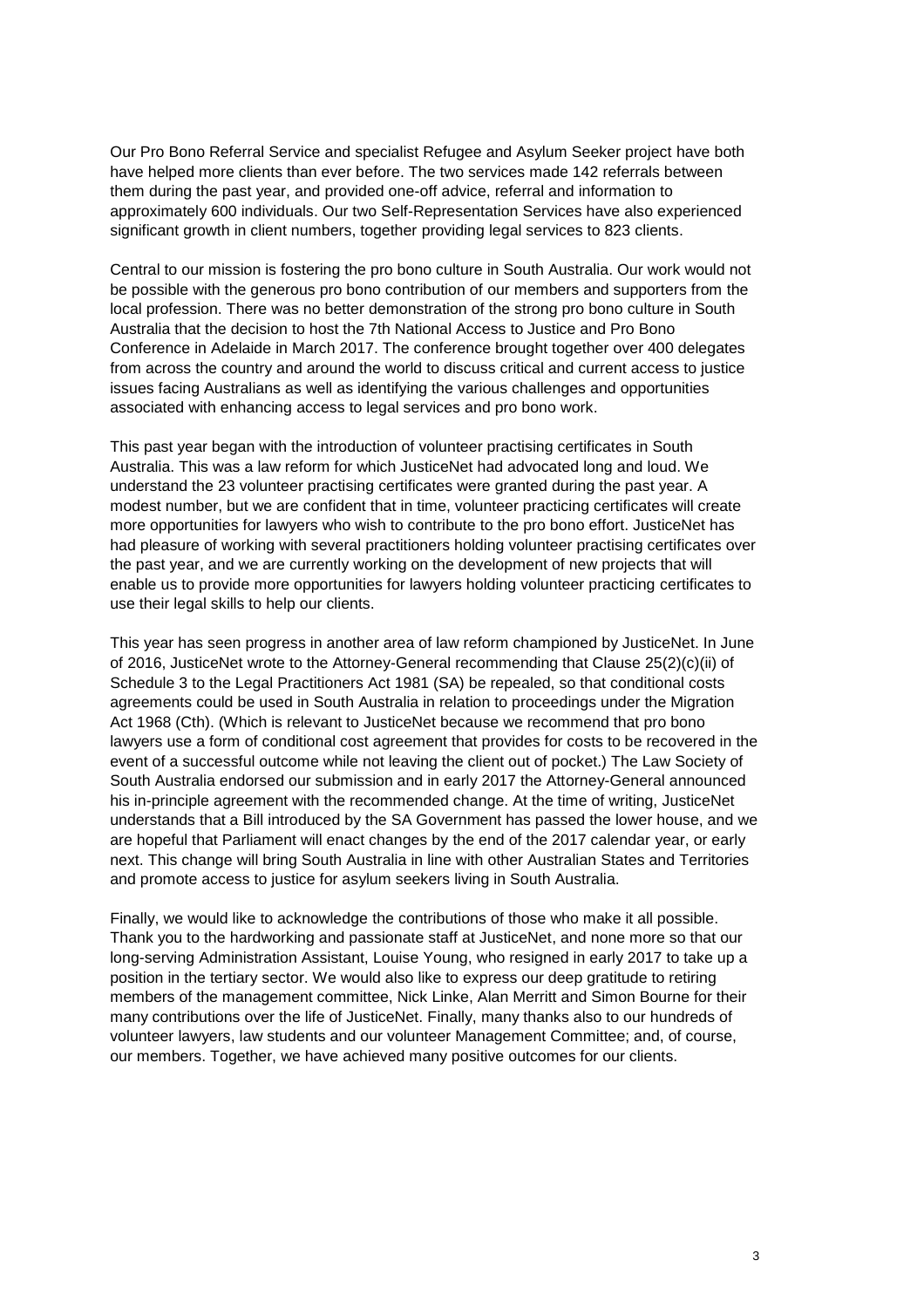

Paula Stirling Tim Graham<br>
President Tim Graham<br>
President Tim Graham Executive Di **Executive Director**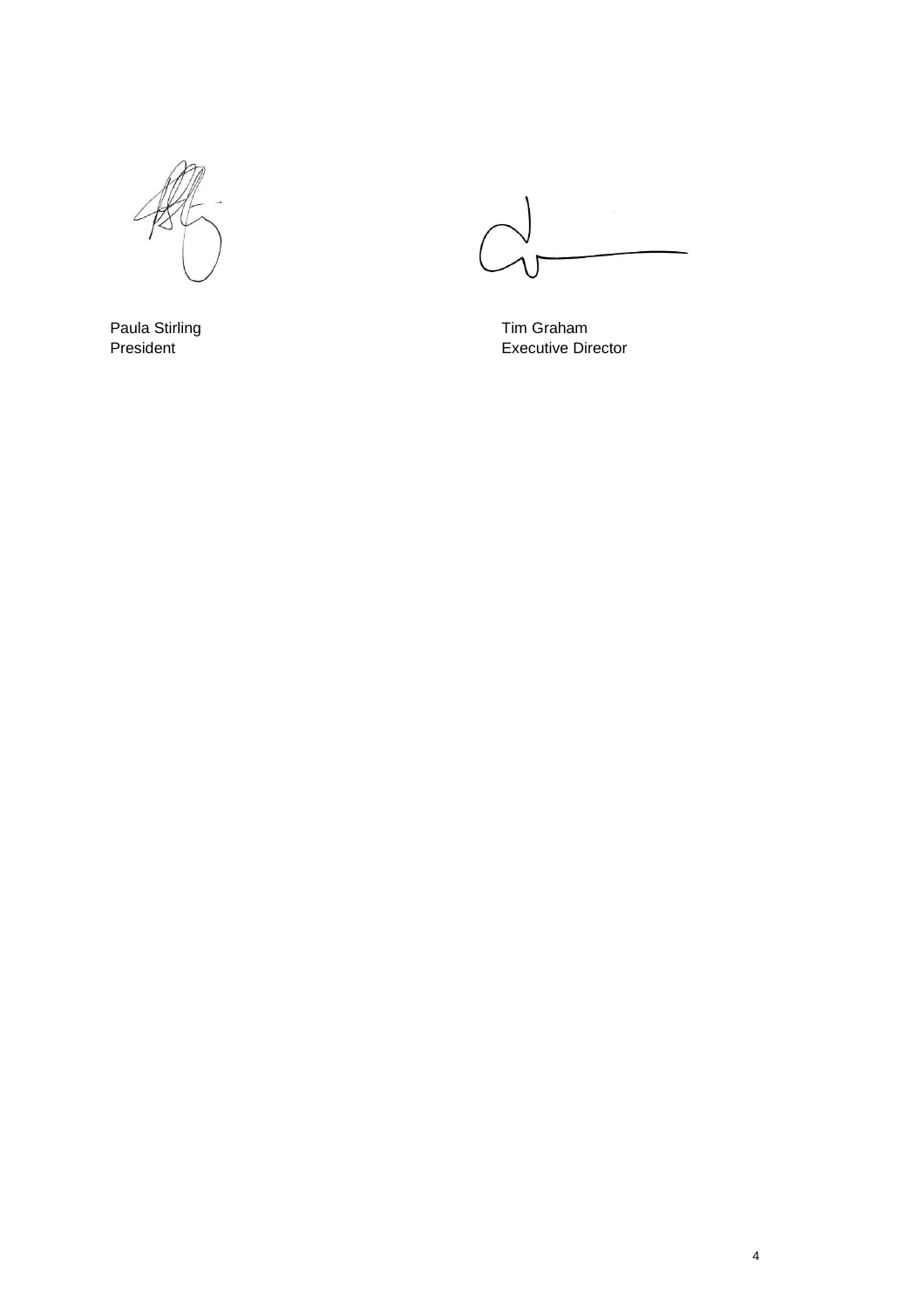# **Pro Bono Referral Service**

| Pro Bono Referrals<br>78 |             |
|--------------------------|-------------|
| People Assisted          | 582         |
| Pro Bono Hours           | 4.444       |
| Pro Bono Value           | \$1,182,000 |
| Pro Bono Lawyers         | 221         |

JusticeNet's Pro Bono Referral Service (the PBRS) is designed to be a safety net for people with civil law problems who require legal representation or assistance but cannot get help from elsewhere. The PBRS connects clients with lawyers who agree to act on a pro bono basis. As pro bono is a finite resource, the PBRS has eligibility criteria (as do all our services). In summary, applicants must have a meritorious legal matter, be on a low-income and/or experiencing some other significant disadvantage, and must be unable to obtain the legal help they need from other sources. The PBRS also assists not-for-profit organisations that have charitable purposes. Referrals for community organisations comprise about 5% of total number of pro bono referrals made.

Over the past year, JusticeNet's members and supporters accepted 78 referrals to assist vulnerable and disadvantaged clients in a wide range of civil law areas. The PBRS made more referrals this year than in any previous year since JusticeNet was established in 2009.



**Figure 1**

Referrals were made to barristers and solicitors across a wide range of legal practice areas, including debt, property disputes, defamation, employment disputes and child protection.

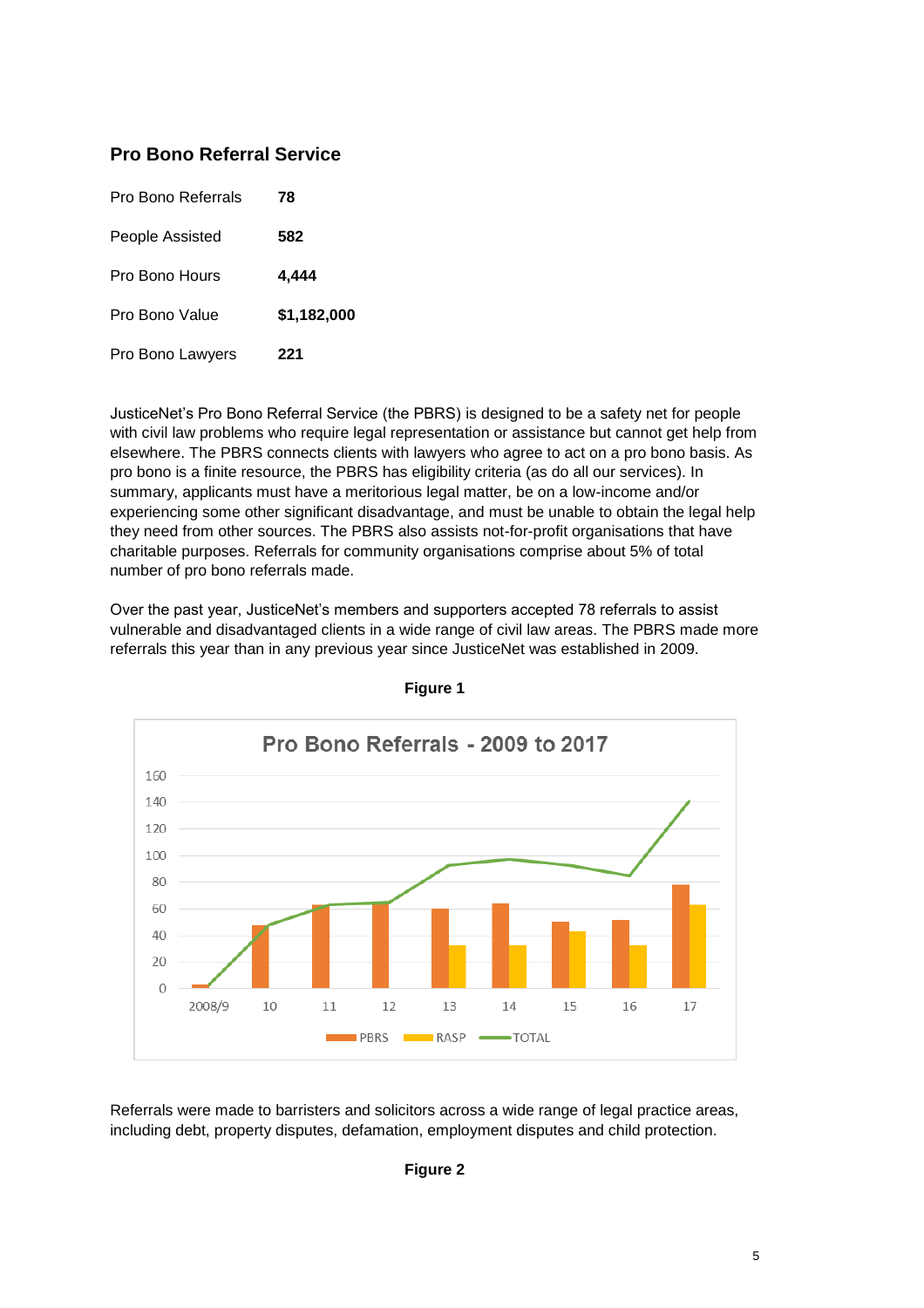

The PBRS received almost 650 enquiries over the course of the year, yet only 12% were referred for pro bono assistance. As a service of last resort, JusticeNet makes every effort to help those we cannot offer a pro bono referral: approximately 504 individuals and organisations were provided information, one-off advice and / or referral to other services that may be able to assist them. This includes people who are referred to one of JusticeNet's other services, most notably our Self-Representation Services.

The PBRS is coordinated by Elizabeth Boxall, JusticeNet's Referrals Solicitor. Elizabeth is supported by a significant number of volunteers who help staff our office and field the many telephone contacts we receive on a daily basis. The majority of volunteers who help in our office are law students or recent graduates. The introduction of volunteer practicing certificates in 2016 has opened up new possibilities for qualified lawyers to volunteer at JusticeNet. During the past year the PBRS has had the assistance of two lawyers who held volunteer practicing certificates.

During the year, lawyers from the Australian Government Solicitor worked at JusticeNet on secondment for one day per week. We are very grateful for this support which the Australian Government Solicitor has provided every year since 2009.

We would also like to thank the firms and barristers who have taken up pro bono referrals over the past year. A review of the reports from lawyers working on referrals during the year indicated that they contribute an approximately 40 hours per referral. That is a significant commitment on top of very busy workloads and we are grateful for the assistance provided to so many disadvantaged people.

# **Funding**

During the 2016/2017 financial year, the PBRS was supported by a grant from the Law Foundation of South Australia. JusticeNet also acknowledges the continuing support of the University of Adelaide Law School which provides accommodation for the PBRS and administrative staff.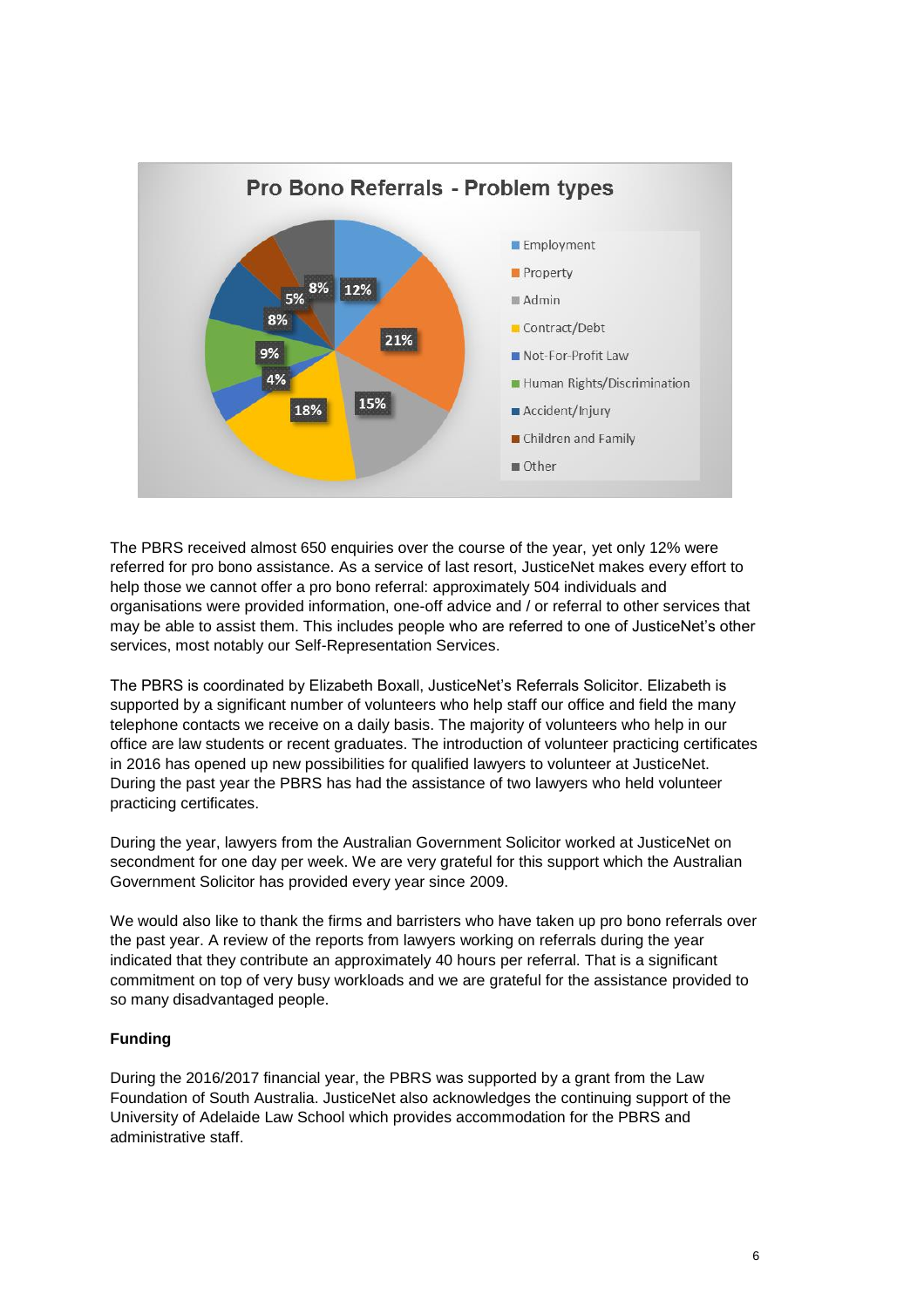# **Our Impact**

This case study highlights the complex and challenging circumstances of some PBRS referrals.

# *John and Millicent*

Millicent\* is 91 year old woman who spent many years caring for John as his dementia worsened. After 70 years of marriage, Millicent eventually realised that she was no longer able to care for her husband. John's advanced dementia was causing him to become increasingly threatening and abusive towards her. So Millicent arranged for John to be moved to a secure care facility and placed under a guardianship order. An independent trustee was appointed to manage John's affairs and Millicent herself moved into an aged care facility.

John then made a new Will which disentitled Millicent to any of his estate. This threatened to have a serious financial impact on Millicent because all of the couple's assets - principally the family home - were held in John's name. The independent trustee responsible for managing John's affairs lodged a caveat over the family home with the intention of selling it to pay for John's care.

JusticeNet referred Millicent to counsel Christopher Brohier and solicitor Parambir Sekhon to represent Millicent on a pro bono basis. Counsel Vickianne West also provided Millicent with pro bono family law advice. They sought to negotiate a sensible resolution to this difficult situation with the independent trustee. Unfortunately, the negotiations stalled and Millicent was left with no option but to make an application to the Federal Circuit Court seeking a division of the couple's assets. The parties agreed on a settlement before trial. Millicent was very happy with the outcome and extremely grateful for the help of her pro bono legal team.

# *What our clients say*

*"I just want to write a few lines to thank you for all the work that you have both done for me. As without your help I would surely have lost my house. Words are not enough but again thank you."*

# *What our lawyers say*

*"I have been participating in the Referral Scheme as a solicitor for a number of years. Of course, it is important (and satisfying!) to contribute to the large and often unmet need for pro bono legal assistance in our community. But I particularly enjoy the variety of matters that the Referral Scheme enables me to work on – interesting matters that I would never get to do if I was depending on my firm's normal client base to bring the work through the door. It also enables me to broaden my professional networks and work with members of the profession I would not otherwise get to work with."* 

> Simon Bourne, Bourne Lawyers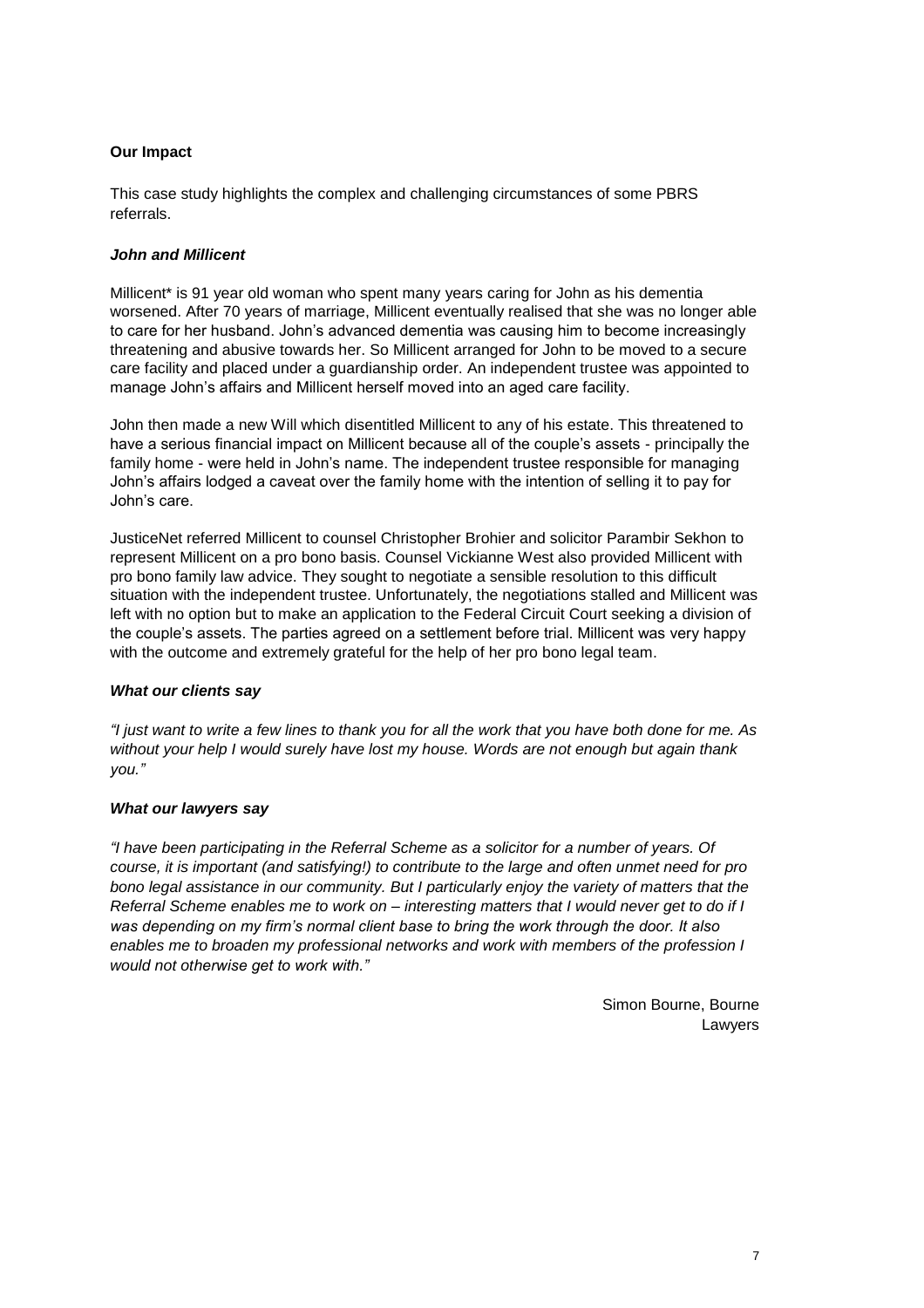# **Refugee and Asylum Seeker Project**

| Pro Bono Referrals | 63        |
|--------------------|-----------|
| People Assisted    | 158       |
| Pro Bono Hours     | 2,681     |
| Pro Bono Value     | \$758,694 |
| Pro Bono Lawyers   | 60        |

In 2012 JusticeNet established the Refugee and Asylum Seeker Project (RASP) as a specialist pro bono referral service. The objective of the RASP is to meet the legal needs of asylum seekers living in South Australia, and it pursues that goal by fostering a network of pro bono lawyers that accept pro bono referrals. Since early 2016, Lara Proske, JusticeNet's Migration Referrals Coordinator has been responsible for coordinating JusticeNet's RASP.

The principal workload of RASP is to assist asylum seekers to meaningfully exercise their right to seek judicial review of migration decisions in the Federal Courts. As predicted in last year's Annual Report, JusticeNet's RASP has experienced a significant increase in demand for legal assistance from asylum seekers who are having their claim for protection assessed under the Australian Government's 'Fast Track Assessment' process. This is the so-called 'Legacy Caseload' - asylum seekers who arrived in Australia without a valid visa between 13 August 2012 and 1 January 2014. As at 30 June 2017, there were approximately 1400 members of the Legacy Caseload living in South Australia who were yet to have their protection claim finally determined.

Over the last financial year JusticeNet's RASP experienced more than twice the number of enquiries, and made almost twice the number of pro bono referrals, as compared to the previous financial year.

|           | 2015/2016 | 2016/2017 |
|-----------|-----------|-----------|
| Enquiries | 67        | 156       |
| Referrals | 33        | 64        |

**Table 1**

The majority of referrals – approximately 77% - were for the purpose of obtaining legal advice or representation for Legacy Caseload asylum seekers who had received a negative decision from the Immigration Assessment Authority (a division of the Administrative Appeals Tribunal). The other 23% of referrals related to other migration decisions made by the Department of Immigration and Border Protection and the Migration & Refugee Division of the Administrative Appeals Tribunal.

To meet the legal needs of Legacy Caseload asylum seekers, Lara has worked with new and existing pro bono partners to expand the pro bono capacity of the RASP network. This has led to exciting new partnerships, including: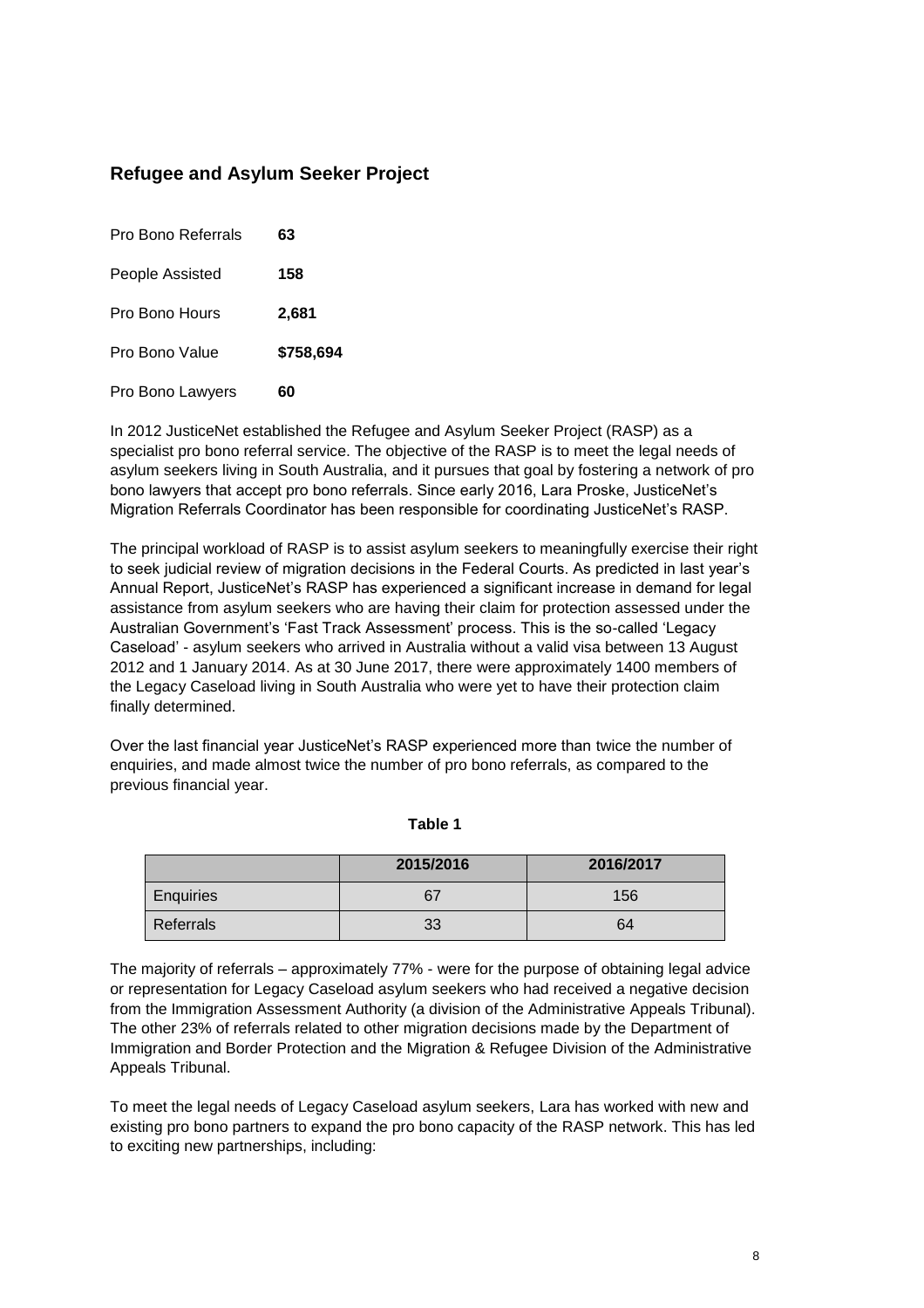Since early 2017, a team of lawyers at Lipman Karas have accepted JusticeNet referrals for legal advice as to whether JusticeNet clients have arguable grounds for judicial review of IAA decisions. This initiative has significantly expanded the pool of lawyers available to provide timely legal advice in this technical area of law. With limited support and resources from JusticeNet, the team at Lipman Karas have proved adept at adapting to this new area of law.

*"We have a focus on Access to Justice, Indigenous Programs, Migrant and Refugee Support and the Arts. The partnership on the Refugee and Asylum Seeker Project with JusticeNet is a cause that fits perfectly with some of these key areas. We particularly seek out community initiatives that give our lawyers the opportunity to engage directly and to make a contribution that extends beyond financial assistance. The Project gives us that excellent opportunity to assist by applying our legal skills for a very worthy cause."* 

Alice Rolls, Lipman Karas

 The Office of the Director of Public Prosecutions (ODPP) adopted an internal pro bono policy in June 2017. The policy permits ODPP lawyers who hold unrestricted practising certificates to perform 35 hours of pro bono legal work each year on JusticeNet referred matters, in their capacity as sole practitioners. JusticeNet's partnership with the ODPP builds on JusticeNet's long-running partnership with the Crown Solicitors Office. We hope that this initiative will in time substantially boost the number of public lawyers contributing towards access to justice for asylum seekers in South Australia.

Lara has also pursued the important work of engaging with services and individuals who support asylum seekers within the community, so as to promote awareness of the RASP and to facilitate timely referrals. Often, it is these services and individuals who are the first to know when an asylum seeker receives a negative migration decision. JusticeNet's regular engagement has proven to be extremely valuable, with most of JusticeNet's asylum seeker clients now being linked directly with JusticeNet's RASP by either Status Resolution Support Services (such as Life Without Barriers, the Australian Migrant Resource Centre and the Red Cross), church groups, health professionals or asylum seeker advocates.

Lara has also maintained important relationships with other service providers that deliver migration and legal assistance to Legacy Caseload asylum seekers, both within South Australia and interstate. In addition to regular engagement with representatives from the Refugee Advocacy Service of South Australia (RASSA) and Mercy House of Welcome, Lara also participated in the Legacy Caseload Working Group's (LCWG) inaugural meeting in May 2017. The LCWG brings together representatives from JusticeNet, RASSA, the Australian Refugee Association (ARA), Mercy House of Welcome, Playfair and Australian Migration Options (PACE providers in SA).

Lara also participates in the monthly Legal Centres Teleconference chaired by the Kaldore Centre in NSW. This teleconference brings together legal centres from across Australia, who provide or coordinate legal services for asylum seekers. This forum facilitates the exchange of invaluable information in relation to law and policy as it relates to asylum seekers in Australia, including legislative change and opportunities for advocacy.

JusticeNet extends its thanks to the many lawyers in public and private practice who accepted referrals from the RASP over the past financial year.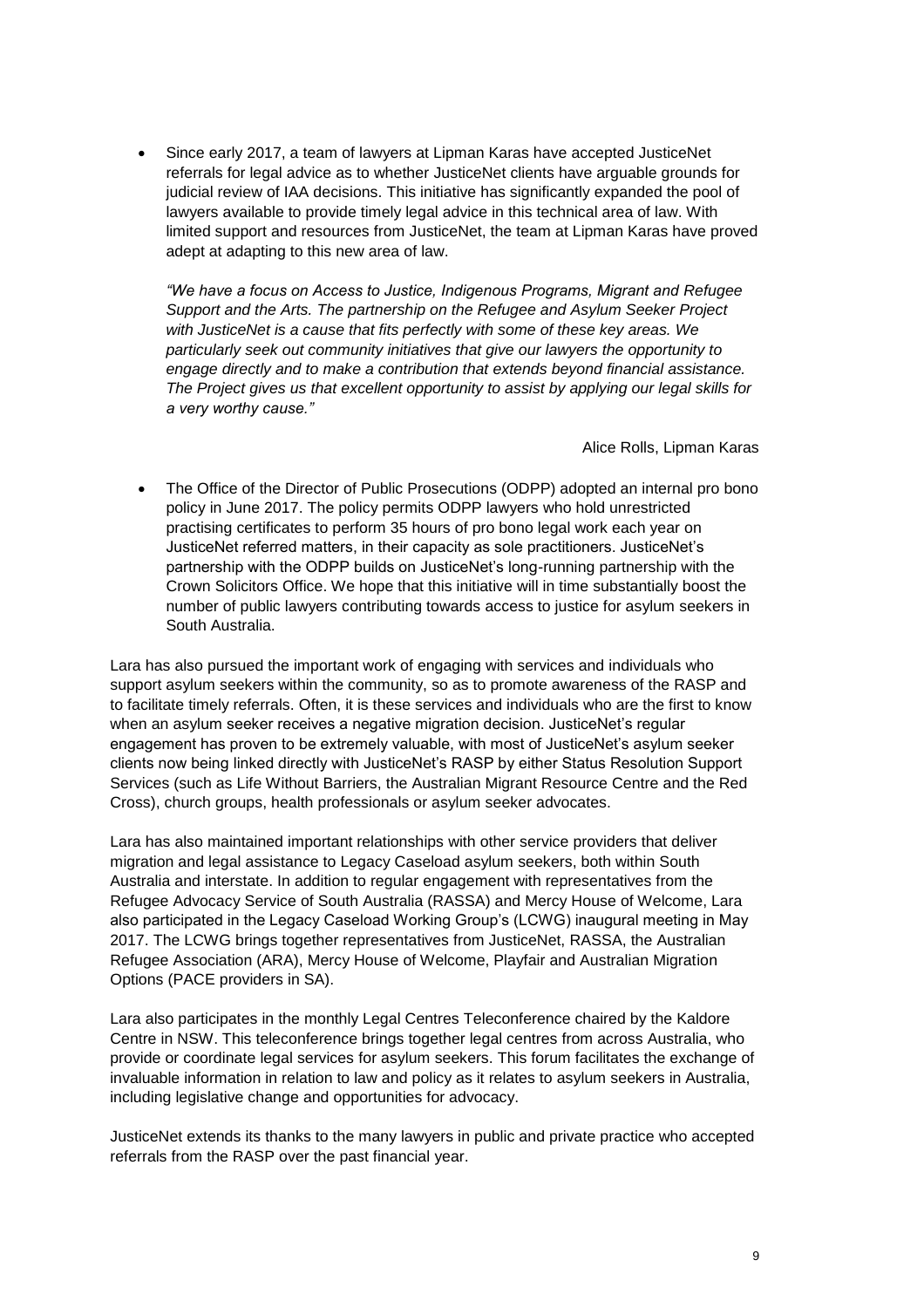# **Funding**

During the 2016/2017 financial year, JusticeNet's RASP was supported by grants from:

- the Westpac Foundation
- the Broadley Trust
- the Minister for Communities and Social Inclusion
- the Circle of Friends.

# **Our Impact**

# *Abdul's story*

Abdul\* applied to JusticeNet for pro bono assistance when he received a negative decision from the former Refugee Review Tribunal. One of JusticeNet's Bar Panel Members advised JusticeNet that there were arguable grounds for judicial review of the RRT's decision, and Abdul was referred for pro bono representation. The Federal Circuit Court of Australia dismissed Abdul's application, however, counsel was of the opinion there was merit to appeal. In late 2016, the Federal Court of Australia allowed Abdul's appeal, and the matter will now be determined according to law by the Migration & Refugee Division of the Administrative Appeals Tribunal. Pro bono legal assistance provided by Kaz Eaton, Dr Steven Churches and Bourne Lawyers in relation to Abdul's matter helped to guard against Abdul's wrongful removal from Australia, and uphold the rule of law.

# *What our lawyers say*

"Performing pro bono work has given me the opportunity to achieve professionally satisfying success at court, building wider networks with counsel in matters with merit which would not have otherwise crossed my desk. I find it professionally satisfying to work on something which is demonstrably expanding access to justice."

Greg Finlayson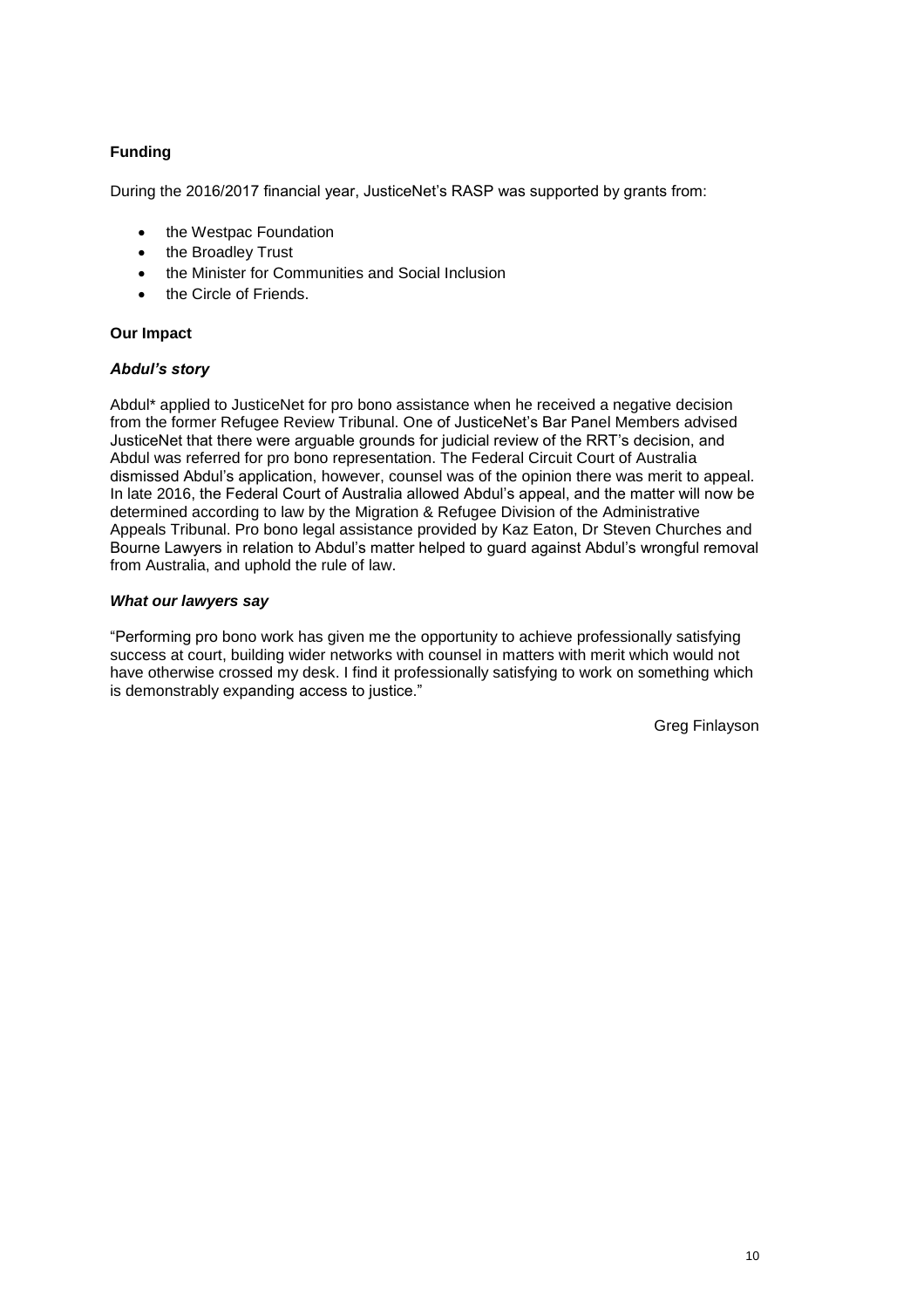# **Self-Representation Services**

JusticeNet's Self-Representation Services help litigants-in-person who are experiencing disadvantage and who cannot access legal assistance elsewhere. JusticeNet operates two Self-Representation Services: one in the Federal Court and the Federal Circuit Court and the second in the Supreme and District Court of South Australia.

Litigation without representation can be challenging and stressful. Doing so without legal representation can lead to increased delays in court and an increased likelihood of poorer outcomes, especially in higher courts which require strict compliance with complex rules and procedures. Litigants-in-person also pose a challenge for courts, which strive to balance the fair treatment of litigants-in-person with the need to maintain impartiality.

JusticeNet's Self-Representation Services use limited scope retainers to deliver legal services to litigants-in-person. Volunteer and staff lawyers provide clients with advice and practical legal task assistance throughout their dispute, but clients remain responsible for their own case. By maintaining regular engagement with clients at each stage of their legal matter the Self-Representation Services aim to support clients to make informed decisions and take appropriate steps to resolve their dispute. The Self-Representation Services are delivered from convenient locations in the court buildings.

# **State Courts Self-Representation Service**

| People Assisted  | 541       |
|------------------|-----------|
| Pro Bono Hours   | 902       |
| Pro Bono Value   | \$260,812 |
| Pro Bono Lawyers | 36        |

JusticeNet's State Courts Self-Representation Service (SCSRS) has operated in the District and Supreme Courts for almost two years. The SCSRS commenced as a pilot in the Supreme Court in 2013 and expanded to include the District Court in September 2015.

The principal objectives of the SCSRS are to ensure that litigants-in-person in the higher State Courts are assisted to understand their rights and responsibilities and their best course of action; to present their case in the best possible manner; and to resolve their dispute. To meet these objectives the SCSRS, amongst other things, encourages the early resolution of disputes, alternative dispute resolution and diversion from the courts for clients with unmeritorious cases.

This financial year the SCSRS helped 541 clients with information, referral, legal advice and/or task assistance. Table 2 shows a breakdown of the type of assistance provided.

**Table 2**

| <b>Type of clients</b> | <b>Number of clients</b> |
|------------------------|--------------------------|
| One-off assistance     | 385                      |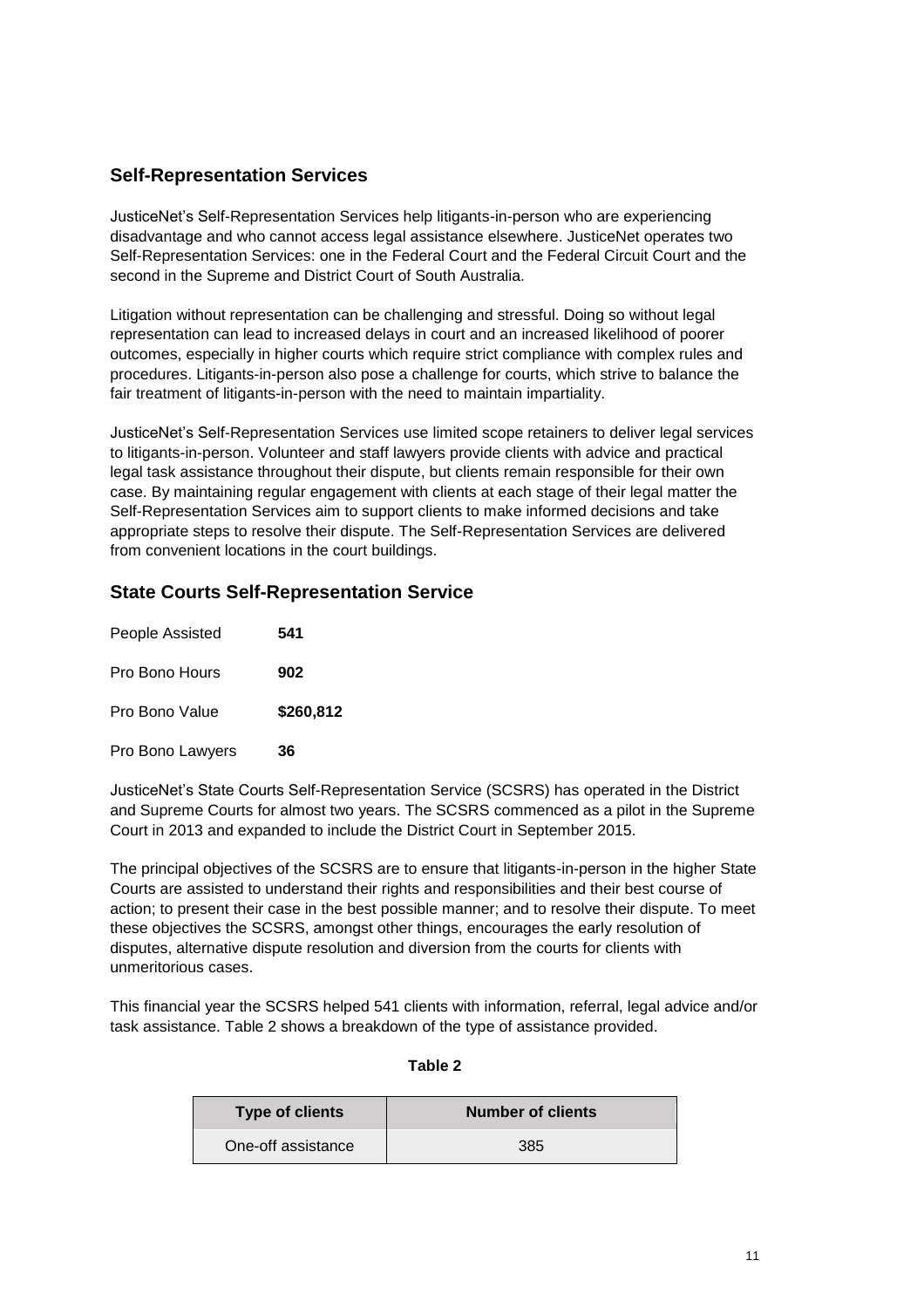| Ongoing assistance | 156 |
|--------------------|-----|
| Total              | 541 |

SCSRS staff and volunteer solicitors provided 321 appointments during the reporting period. Many clients were granted more than one appointment. In most cases, appointments were of 1 hour duration, but in some cases longer.

The SCSRS assists litigants-in-person in all matters falling within the civil jurisdiction of the higher State Courts, including appeals, property disputes, debt and mortgagee repossession matters, equal opportunity tribunal matters, defamation proceedings, and estate matters including family inheritance provision claims.

The SCSRS has liaised with the Court Registrars and members of the judiciary to ensure the service can best meet the needs of litigants-in-person and maximise the assistance that they are able to access via the service. The primary referral source to the SCSRS continues to be the Court Registry and judicial officers.

The SCSRS is open 4 days each week and is staffed by Samara Bell, Coordinator/Senior Solicitor, and Joshua Schultz, Solicitor. Over the course of the year, Samara and Josh were assisted by approximately 36 lawyers from seven participating law firms, who collectively donated approximately 902 hours to assisting SCSRS clients. JusticeNet acknowledges the much valued support of the following law firms who participated in the SCSRS this year:

- Cowell Clarke
- Finlaysons
- Fisher Jeffries
- HWL Ebsworth
- Minter Ellison
- DMAW Lawyers
- **•** Gilchrist Connell

The SCSRS also acknowledges the team of volunteers that assisted with the day-to-dayrunning of the service, including law students and three solicitors holding voluntary practising certificates.

# **Funding**

The SCSRS gratefully acknowledges the following organisations for providing financial support during the 2016/2017 financial year:

- the Law Foundation of South Australia
- the Courts Administration Authority

# **Our Impact**

The following two case studies (names changed to protect privacy), while both concerning appeals, involve very different clients and circumstances. They highlight the effectiveness of the Self-Representation Service model in helping litigants-in-person resolve their legal problems, by providing ongoing engagement and targeted 'legal task' assistance.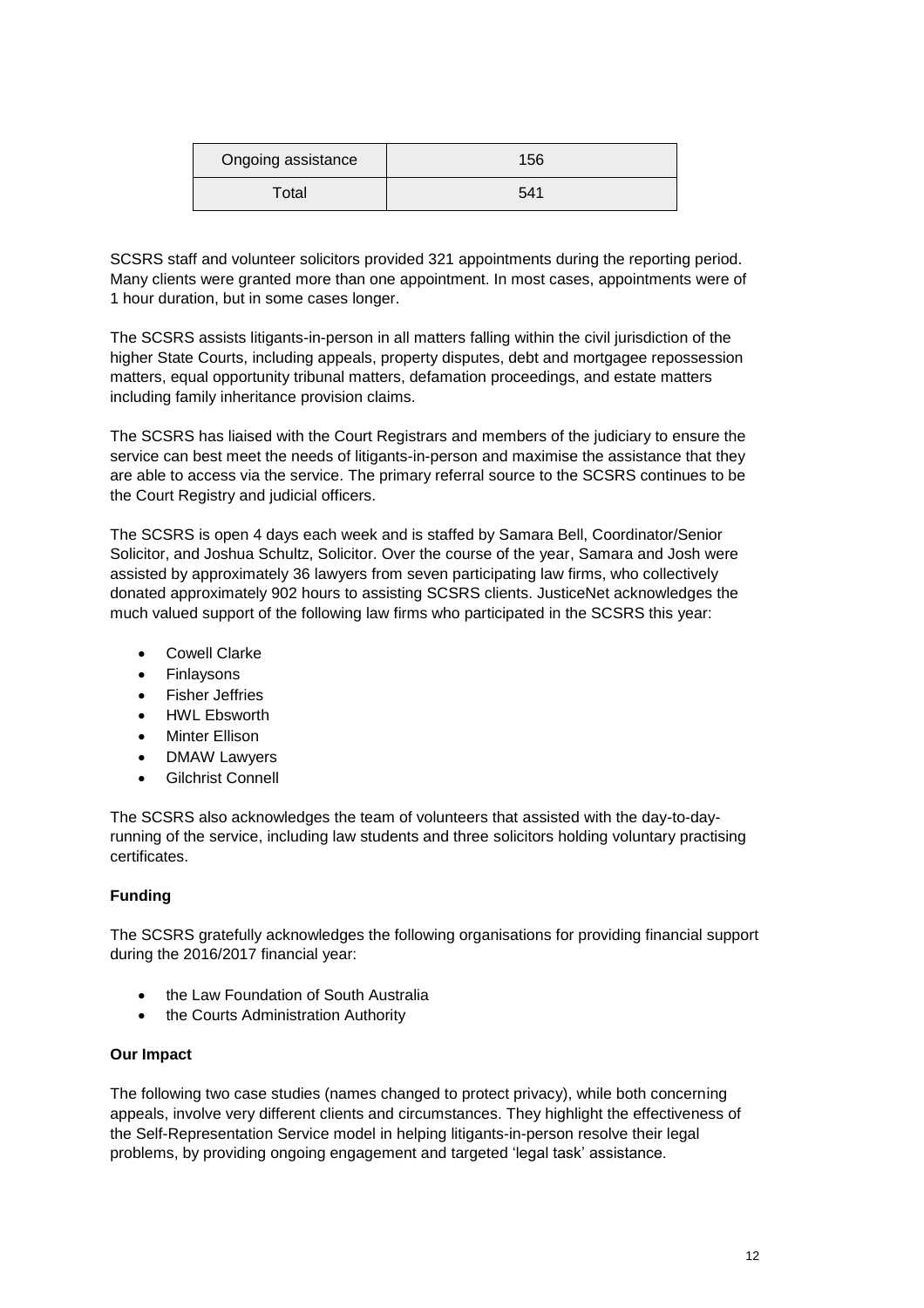# *Henry's appeal*

Henry\*, who has autism spectrum disorder, came to the SCSRS determined to appeal against a decision by a government department. The SCSRS advised Henry that he had no realistic prospects of success and should not lodge the appeal. Notwithstanding the advice, Henry filed the appeal.

The SCSRS continued to support Henry, explaining to him in a way that he could understand, the appeal process and his alternative options. Henry's poor executive function meant that it took considerable time to ensure he attended appointments and stayed focused on resolving the dispute.

The perseverance of SCSRS staff and volunteers paid off. Following several appointments, Henry recognised that it was not in his best interests to continue to appeal and agreed to discontinue. The SCSRS assisted Henry to negotiate a discontinuance with no adverse costs order. The SCSRS also assisted Henry to obtain the relevant evidence so that he has better prospects of applying to the Government Department in the future.

# *Sam's appeal*

Sam\* was referred to the SCSRS because he wanted to review a minor civil decision of the Magistrate's Court to deny his claim for money owed for building a bluestone wall at a private home.

Sam is of Albanian background and has trouble with English (his second language). He felt overwhelmed during the Magistrates Court hearing and had not understood how to run his legal case. For example, during a directions hearing Sam and his wife thought they were told that she was not allowed to give evidence at the trial. As a result, she did not attend the trial. The Magistrate had found against Sam and awarded the Defendant his counterclaim.

The SCSRS helped Sam and his wife over a number of appointments to prepare his notice of appeal and written case, and prepare for the hearing (including how to present the case, give evidence, cross-examine and tender relevant documents). The District Court found in favour of Sam and the SCSRS thereafter assisted him to enforce judgment. Sam was delighted with the outcome and grateful for the assistance provided by the SCSRS and our volunteer firms:

*"The Self-Representation Service is incredibly valuable and I learnt so much through the process. All of the information and support that you provided was underpinned by a very highquality level of client care, and we cannot thank you and your team enough."*

# *What our clients say*

*"Fast, reliable, friendly, excellent service from the staff and very professional in the way they help clients prepare/understand legal matters better, resulting in less anxiety and fear for client".*

*"In my situation, because I'm financially disadvantaged, my options for legal counsel in this particular case are few. Being able to consult with a lawyer gave a sense of empowerment you don't have to fall through the cracks in the system, or be taken advantage of, simply because you don't have financial means. I don't think the benefit of this can be underestimated."*

#### *What the courts say*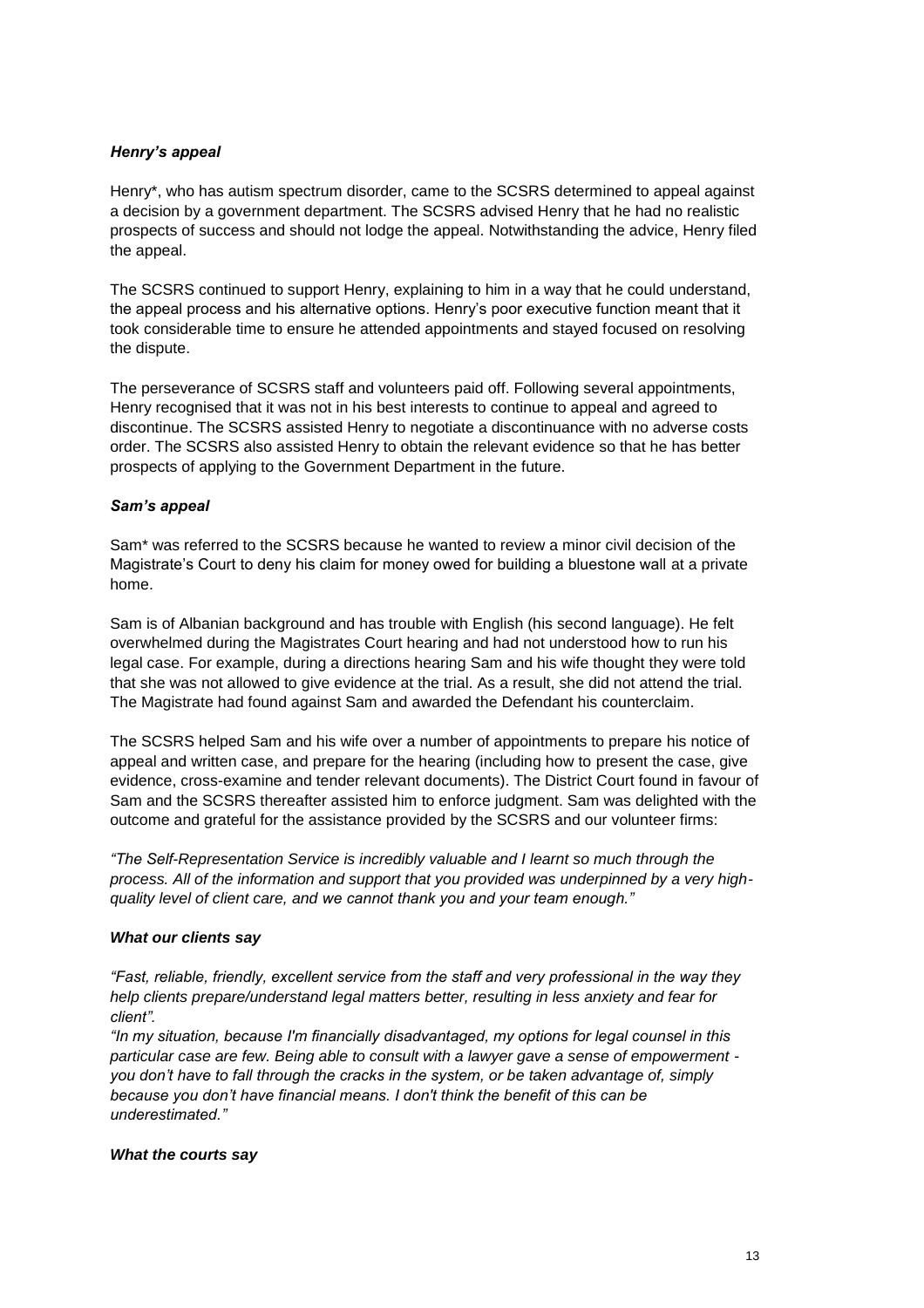*"The Higher Courts Civil Registry values the services provided by JusticeNet very highly, as registry staff are able to direct self-represented litigants to your staff for advice and assistance. From the Court's perspective, it appears that litigants are better prepared, which improves the smoothness of in-court proceedings. Those litigants receiving your assistance in completing their forms also require less time and assistance at the Registry and this also aids the Court. Congratulations on your positive contribution to the community/administration of justice."*

Phil Hocking, Executive Director and Principal Registrar, Higher Courts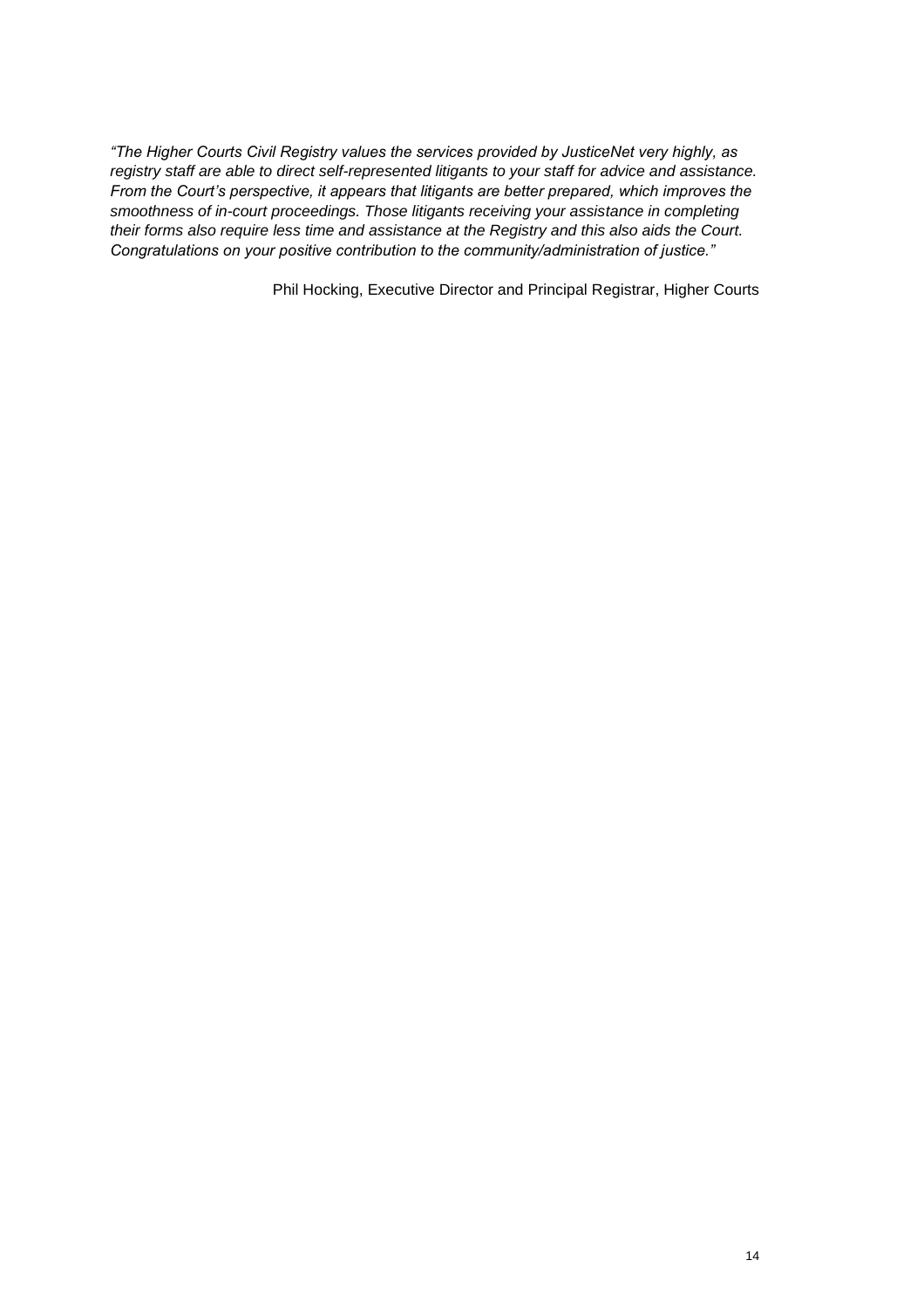# **Federal Courts Self-Representation Service (SA/NT)**

People Assisted **282**

Pro Bono Hours **428**

Pro Bono Value **\$140,932**

Pro Bono Lawyers **20**

The Federal Courts Self-Representation Service (FCSRS) experienced a marked increase in client numbers during the 2016/2017 financial year. The FCSRS helped a total of 282 people of the course of the year: 151 clients were provided with one-off advice, information or referral and a further 131 clients were provided with ongoing assistance over the course of their legal dispute.

This significant increase of client numbers was likely due to a range of a factors, but most principally, due to the strategies implemented by the FCSRS to improve its accessibility to litigants-in-person. FCSRS staff worked closely with the registry staff to ensure that litigants-inperson were referred to the service. They also commenced attending the regular civil lists (migration, bankruptcy and corporations).

The FCSRS assists clients with matters commenced or contemplated, in the general federal law jurisdiction including bankruptcy, Fair Work, migration (excluding refugees and asylum seekers, who are assisted by JusticeNet's Refugee and Asylum Seeker Project), appeals, judicial review, anti-discrimination, competition and consumer law. Compared with previous years, the FCSRS has experienced a significant increase in requests for legal help from those facing bankruptcy. Almost 50% of clients were provided with ongoing assistance with bankruptcy law.



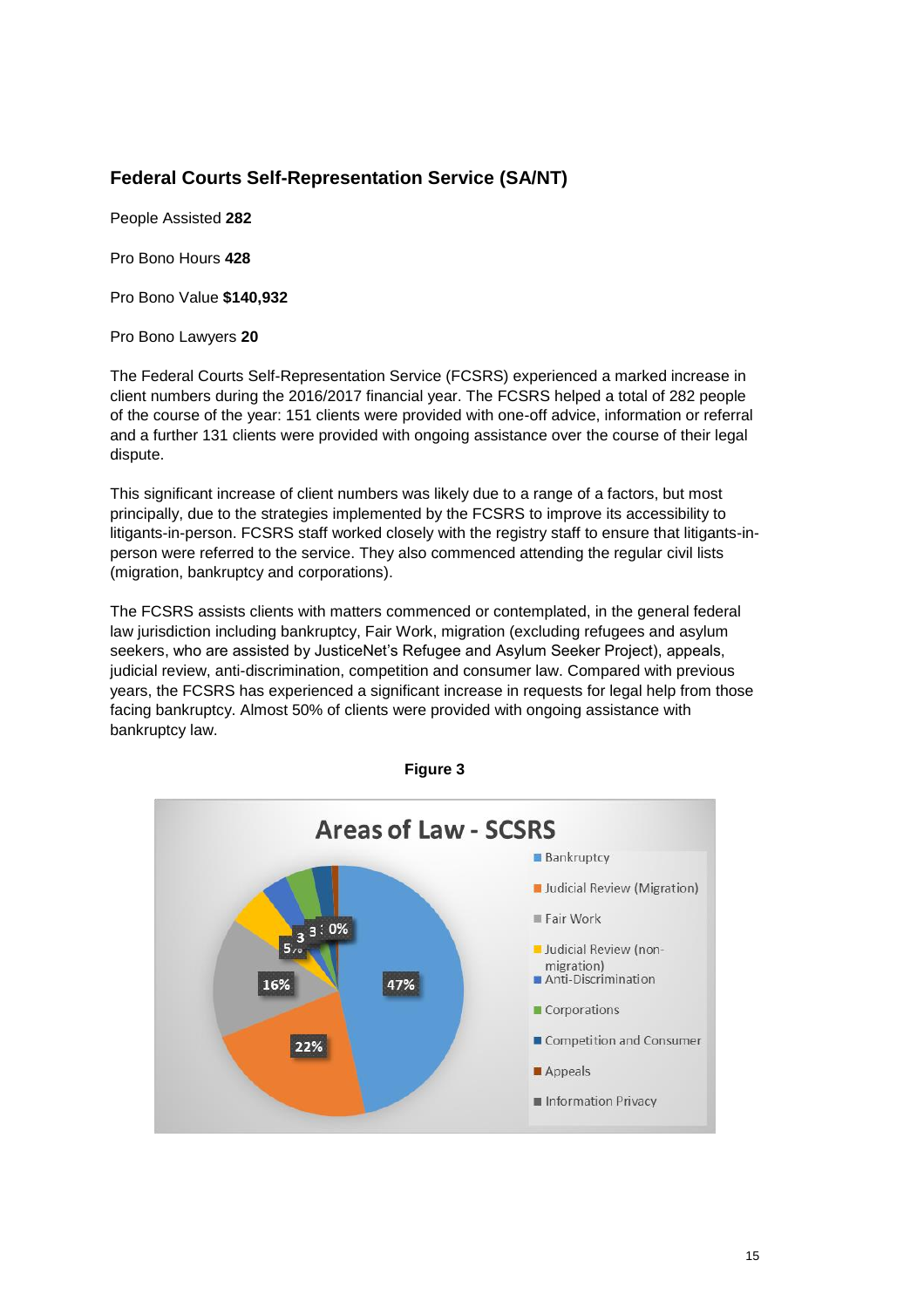During 2016/17, the FCSRS participated in a national evaluation of Self-Representation Services conducted by the Commonwealth Attorney-General's Department. In line with recommendations from the evaluation, the Department announced renewed three-year funding for the FCSRS (to mid-2020) in June 2017.

The FCSRS is staffed by Angie Hastings (Coordinator / Senior Solicitor) and Joshua Schultz (Solicitor). Angie and Josh are generously supported by nine participating law firms:

- Minter Ellison
- Finlaysons,
- Fisher Jeffries
- Cowell Clarke
- Clayton Utz (Sydney office)
- DMAW Lawyers
- O'Toole Lawyers
- McDonald Steed McGrath
- Piper Alderman

Approximately 20 lawyers from the nine participating law firms provided about 430 hours of pro bono legal help over the course of the year. JusticeNet extends its sincere gratitude to those lawyers and law firms.

#### **Funding**

The FCSRS was funded by the Commonwealth Attorney-General's Department in 2016/17.

#### **Our Impact**

The following case studies illustrate the effectiveness of the FCSRS at helping litigants-inperson to present their case and resolve their dispute:

#### *Simon*

Simon (not his real name) sought assistance from the FCSRS to challenge a creditor's petition that had been served on him. Simon had been unaware that potential bankruptcy proceedings were afoot as he said that he had never received the bankruptcy notice that must proceed the filing of a creditor's petition. The FCSRS volunteer solicitors assisted Simon by drafting a Notice of Opposition to the Petition and affidavit based on the grounds that Simon had not been served with the bankruptcy notice. During the course of proceedings it came to light that Simon had been served with the bankruptcy notice when he attended the creditor's premises to sign a direct debit request to pay the debt the subject of the bankruptcy proceedings. Simon had sufficient means to pay the remainder of the debt in full and was able to finalise all outstanding matters with the creditor. The creditor's petition was dismissed and the Registrar took the unusual step of ordering costs in favour of Simon.

#### *John*

John contacted the FCSRS after he had filed his own Fair Work claim in the Federal Circuit Court. John claimed that he was dismissed after he made certain complaints to management and because he took sick leave. John's claim was poorly drafted and did not clearly articulate his allegations. John also considered that he had underpayments claim, although he had not made a formal underpayments claim. The FCSRS supported John through the pre-trial process, including eight appointments as well as telephone calls and emails. The employer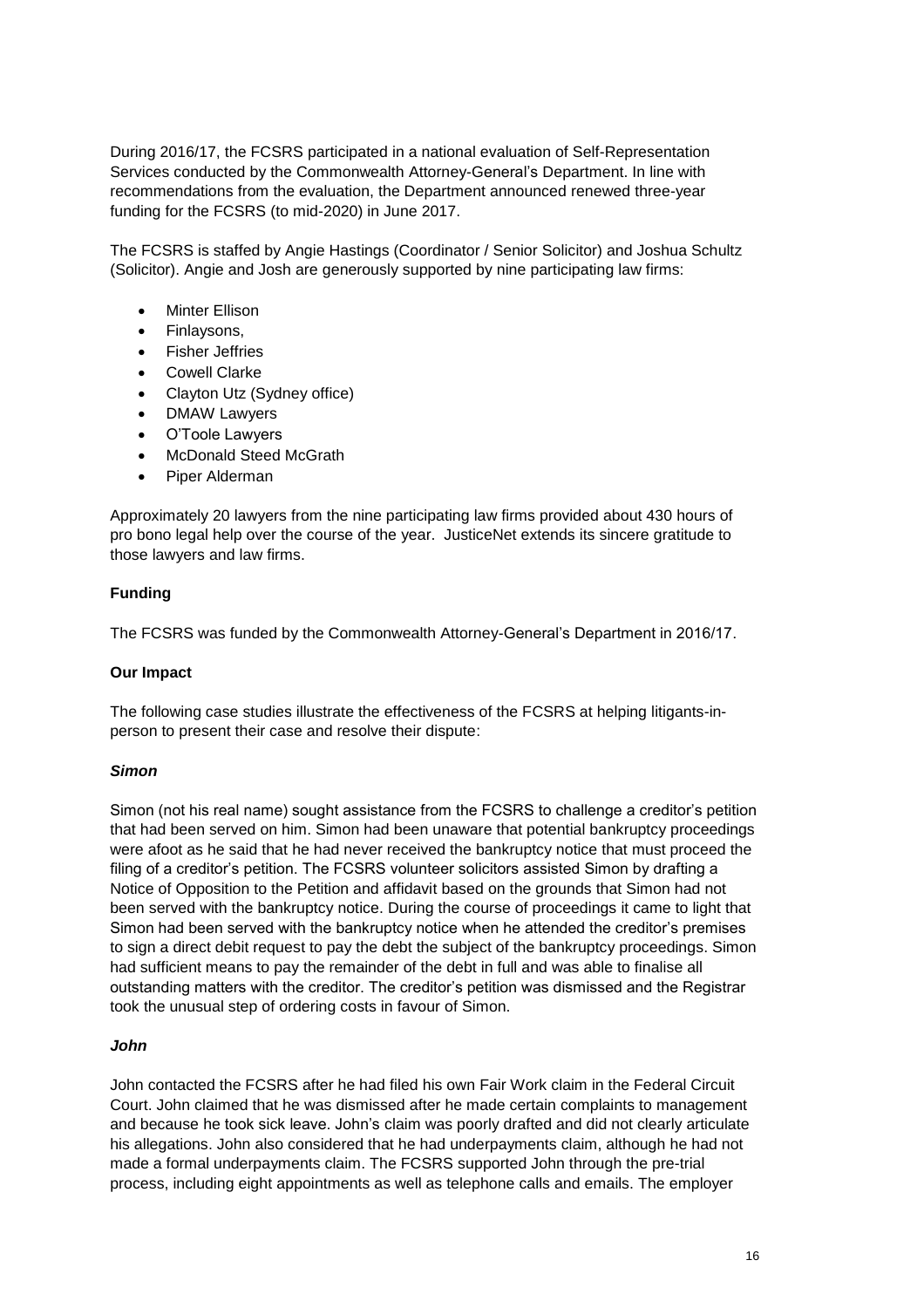eventually made a very favourable offer to resolve both the general protections claim and the potential underpayments claim. Acting on the advice of the FCSRS, John accepted the employer's offer and discontinued his Fair Work claim.

## *What our clients say*

"*I found that JusticeNet were always there for me when I called and asked questions, whether it be to clarify some points or ask about the Court process. I felt I was dealing with nonjudgemental staff, (which really helped me pursue what I felt was unjust). To be assisted with documentation, meeting with a lawyer helped me through the whole process. I think if I didn't have the help, I may have given up due to lack of legal knowledge needed to argue my case*  and not knowing court procedures. I even feel that I would not have won the case if it wasn't *for the help from JusticeNet."*

## *What our lawyers say*

*"Success isn't always measured by the result but rather by the journey (I appreciate it is a cliché but cliches are clichés precisely because they are popular). One of the SRS clients was suicidal as a result of receiving a Creditor's Petition. It became painfully apparent that he had no option but to go bankrupt. However, after many sessions with him we were able to allay his biggest fears and he finally felt relief at having a very large debt lifted off his shoulders. Most importantly he didn't became yet another disturbing suicide statistic".* 

*"Another rewarding aspect of volunteering with SRS is that you are able to "translate" what is often to the respondents a foreign language uttered in the court. One such litigant was horrified to hear that he was going to be the subject of a sequestration order which he associated with being imprisoned"*

Susan O'Toole, O'Toole Lawyers

#### *What the courts say*

*"JusticeNet provides a valuable service to the Court at all levels. Client service officers often refer prospective litigants to JusticeNet for assistance prior to filing a matter, as well during proceedings. It provides great comfort to staff knowing that independent, free legal advice is readily available. Registrars also often refer litigants to JusticeNet, and I do so with appreciation for the quality of advice provided and the level of empathy with which that advice is provided."*

Nicola Colbran, Federal Court and Federal Circuit Court District Registrar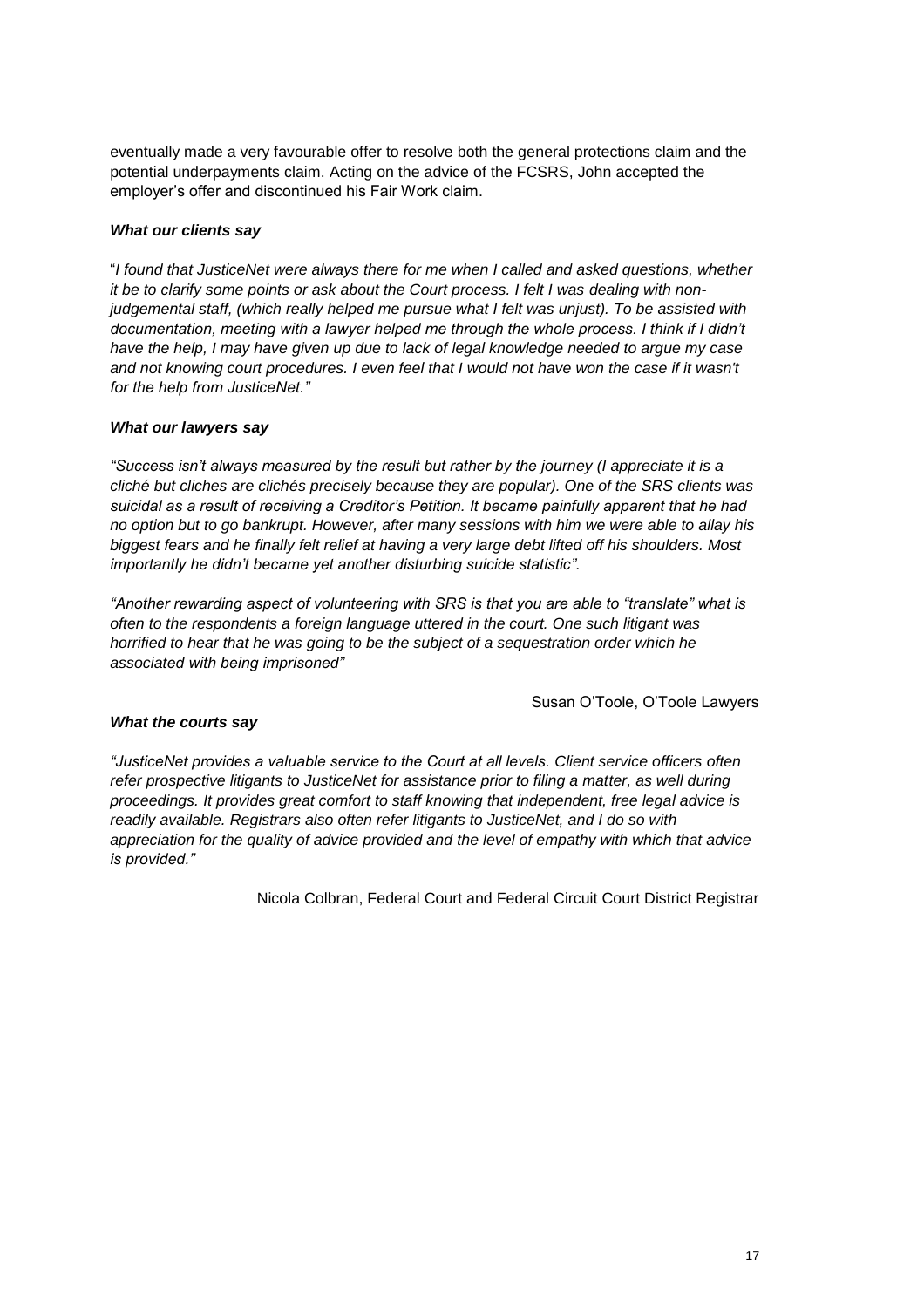# **JusticeNet people**

# **Management Committee**

Paula Stirling (President), Senior Solicitor, Crown Solicitor's Office Kerry Clark (Vice-President), Barrister, Murray Chambers Carolyn Mitchell (Secretary), Consultant, Cowell Clarke Nicholas Linke (Treasurer), Partner, Fisher Jeffries Karen Lehmann, Deputy Director, Legal Services Commission of SA (resigned 23/02/2017) Alan Merritt, Solicitor, Central Community Legal Service Jayne Stinson, Social Justice Reporter, Channel 7 (resigned 06/06/2017) Simon Bourne, Solicitor, Bourne Lawyers

## **Staff**

Executive Director, Tim Graham Referral Solicitor, Elizabeth Boxall Migration Solicitor, Lara Proske Senior Solicitor & Coordinator (State Courts), Samara Bell Senior Solicitor & Coordinator (Federal Courts), Angie Hastings Solicitor (Federal Courts), Joshua Schultz (July 2016) Administration Officer, Louise Young (November 2009 to April 2017) Office Coordinator, Carly Thomson (Commenced May 2017)

#### **Secondees**

Molly Scanlon, Australian Government Solicitor Vanda Mastrovito, Australian Government Solicitor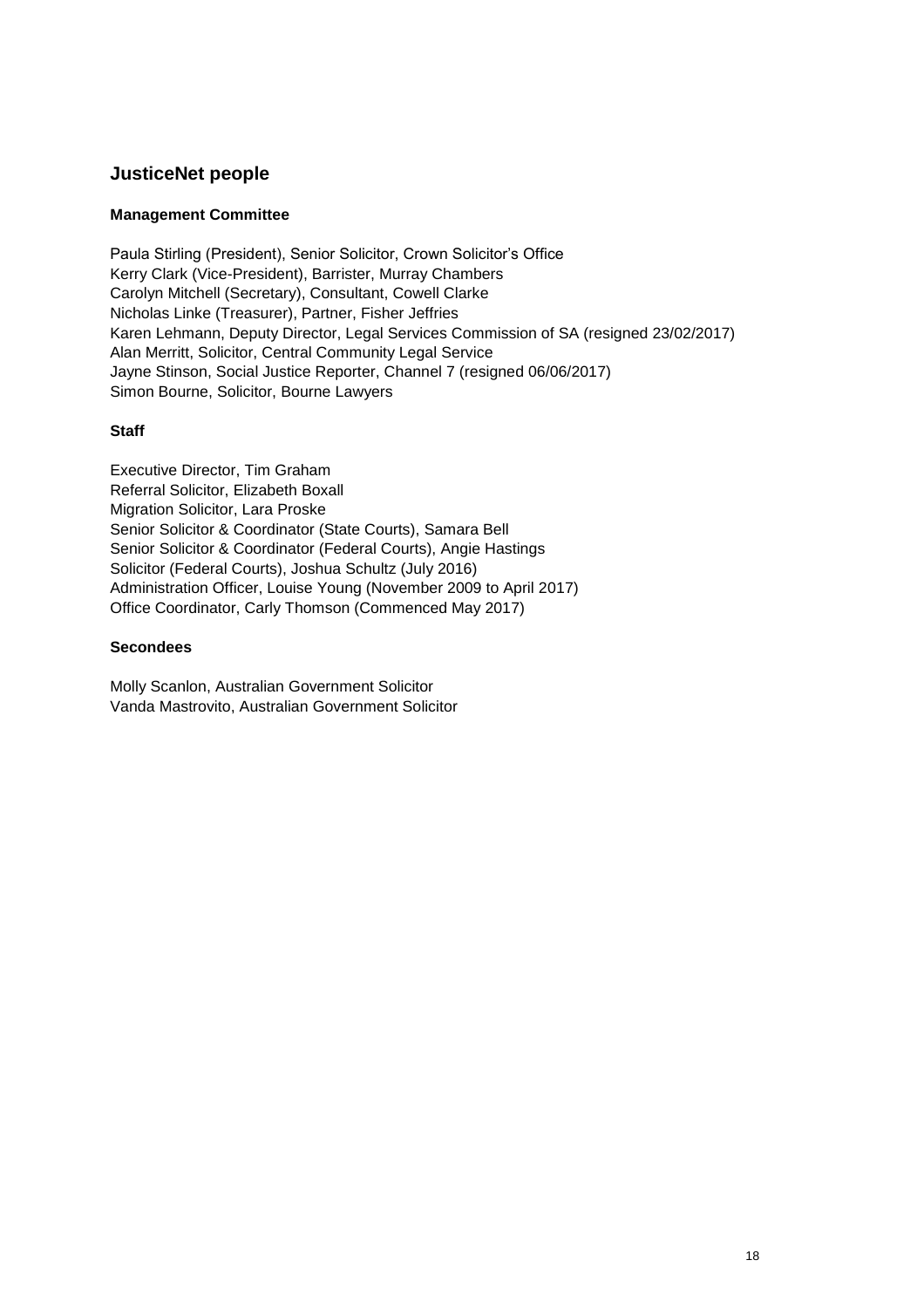# **Thanks**

We sincerely thank the many individuals who have supported our work by donating their time, skill and passion to helping our clients, including:

- barristers and solicitors who accepted pro bono referrals;
- lawyers who have participated in our Self-Representation Services;
- law students and other volunteers with our services.

## **Corporate Members**

am legal Ashurst Australia Bourne Lawyers Camatta Lempens Campbell Law Cowell Clarke DMAW Lawyers Finlaysons Fisher Jeffries Gilchrist Connell

University of Adelaide Law School Aged Rights Advocacy Service Beach Energy Limited Central Community Legal Services Flinders Law School Hanson Chambers Riverland Community Legal Service

## **Individual Members**

Michael Barnett Josephine Battiste Barry Beazley David Bleby QC Simon Bourne Kerry Clark Jane Cox Thomas Cox Daniella Di Girolamo Carrie Eames Phillip Foreman Dianne Gray Rachael Gray Tim Graham Kate Hurford Rebecca Hyde Chad Jacobi Manjit Kaur Margaret Kelly Tom Kidman

Kruse Legal Lipman Karas Mahonys Lawyers Minter Ellison Lawyers O'Toole Lawyers Ruth Beach Lawyer & Mediator Sparke Helmore Wallmans Lawyers Treloar and Treloar

Refugee Advocacy Service of South Australia South East Community Legal Service Incorporated Southern Community Justice Centre UniSA Law School Women Lawyers Association of SA

Christopher Legoe Nicholas Linke MelanieLittle Mark Livesey QC Leah Marrone Stephen McDonald Beth Midgley Michael Mills Carolyn Mitchell Angela Moffa Neville Morcombe QC Geoffrey Muecke Margaret Nyland Claire O'Connor SC Mark Parnell Harry Patsouris Raffaele Piccolo Lara Proske Ian Robertson SC Rick Sarre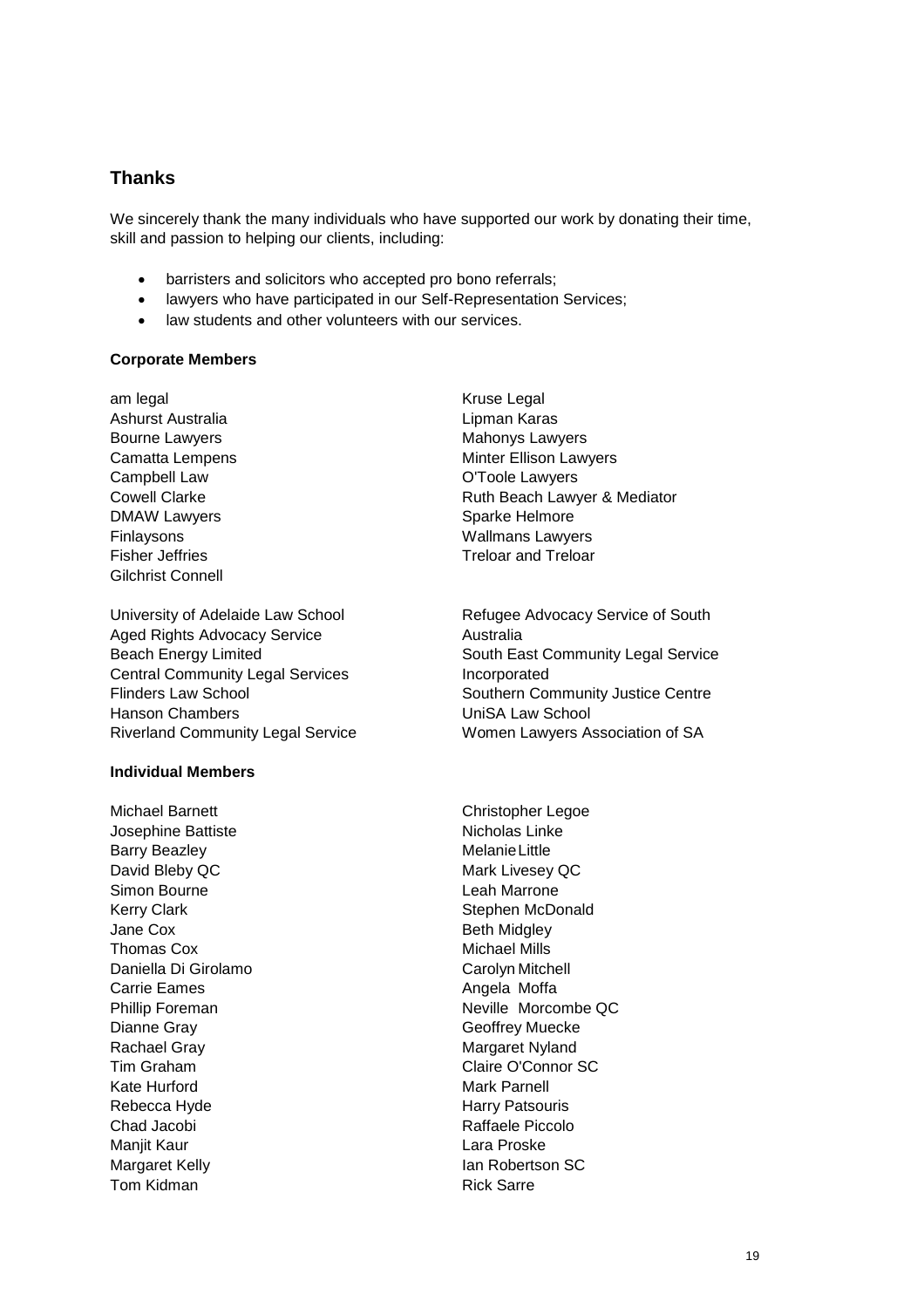Nerissa Schwarz Cabrini Shepherd Paula Stirling John Sulan Elise Thomson

## **Friends of JusticeNet**

Kieren Chester Janet Cheung Andrew Dunncliff Maria Giannacopoulos Tim Graham Dianne Gray Lucy Kingston Christopher Legoe Karen Lehmann Robyn Layton Nicholas Linke Leah Marrone Shaun Mercer Robyn Milera Amy Nikolovski Greg Parker Alex Reilly David Sedorkin Kirsty Stewart Paula Stirling Leena Sudano Cameron Villarosa Caroline Warner Andrew Williams

Gillian Walker Helen Ward Jonathan Wells QC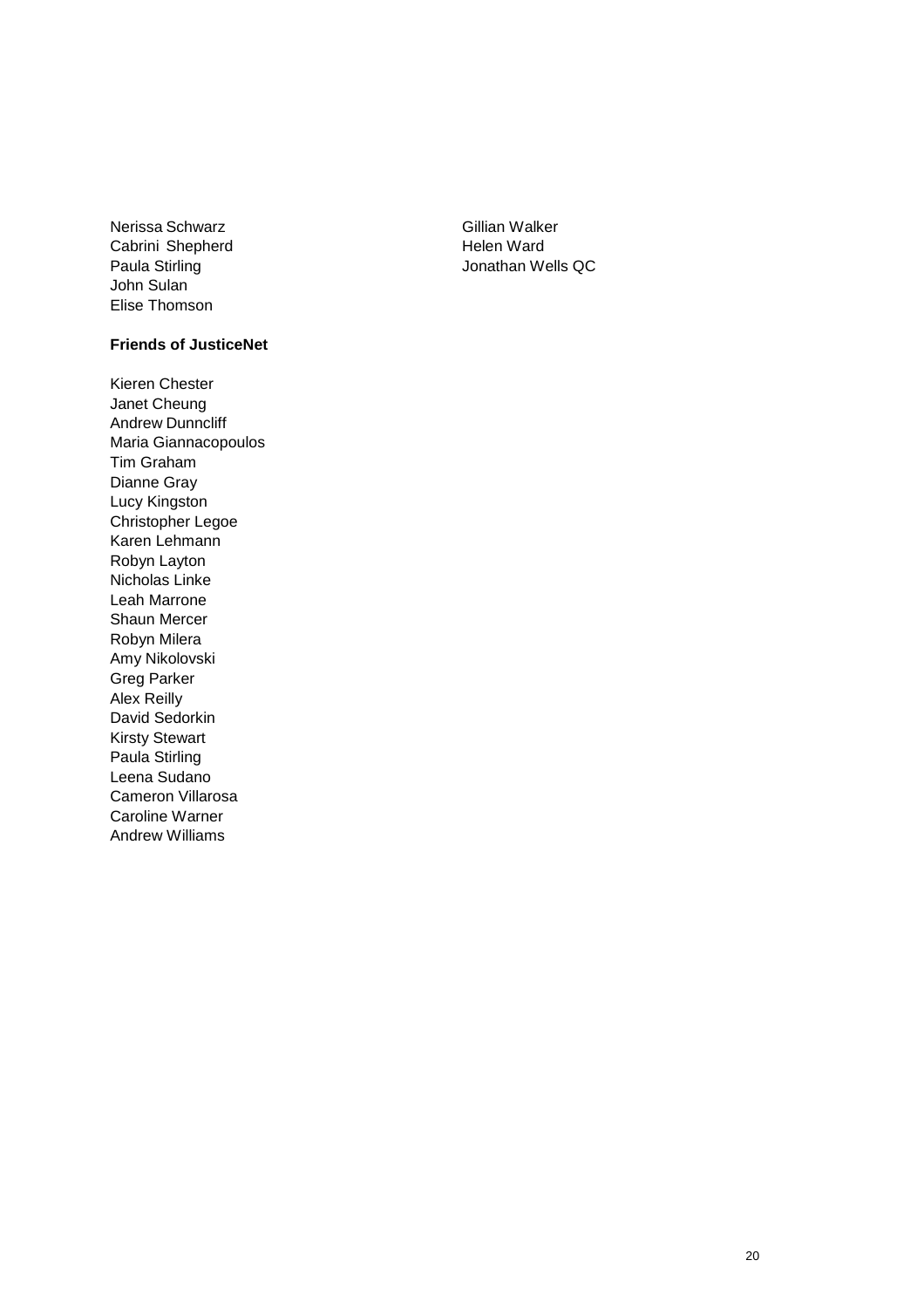# **Government, Corporate and Community Donors**

Australian Government Attorney-General's Department South Australian Department of Communities and Social Inclusion South Australian Government Attorney-General's Department Law Foundation of South Australia Westpac Foundation South Australian Bar Association IMF Bentham Australia Ltd Broadley Trust Courts Administration Authority Circle of Friends

## **Individual Donors**

We sincerely thank the many of donors who generously support our work, including through our Walk for Justice.

# **Government, Corporate and Community Supporters**

Supreme and District Court of South Australia Federal Court of Australia (Adelaide and Darwin Registries) Crown Solicitor's Office Australian Government Solicitor University of Adelaide Flinders University Nexia Edwards Marshall Irene Grant and Associates The University of Adelaide Law School Australian Pro Bono Centre Justice Connect Law Right (previously the Queensland Public Interest Law Clearing House) Law Access WA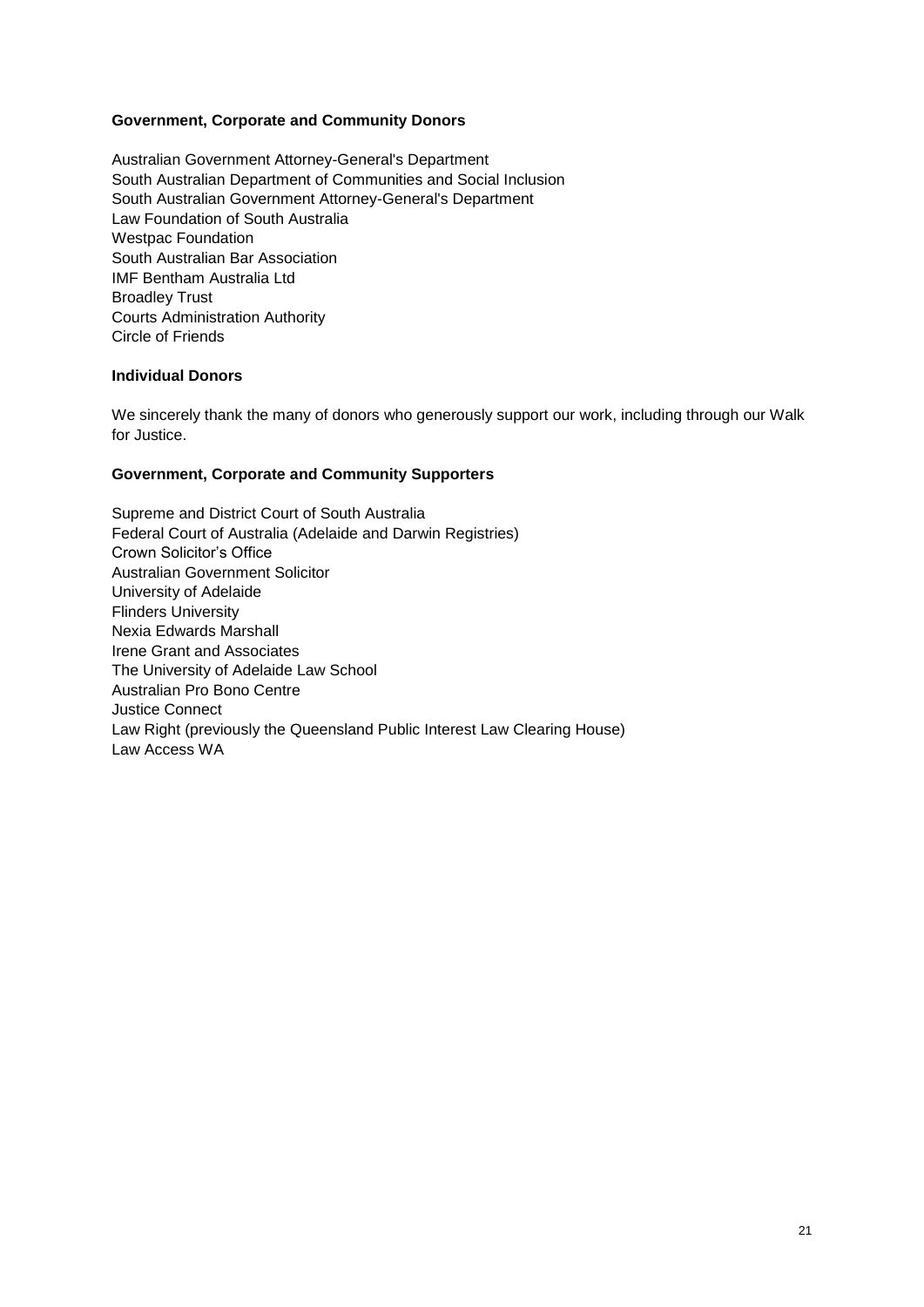# **Report from the Treasurer**

After weathering a financial emergency during the latter half of 2016, JusticeNet saw out the financial year with a modest operating deficit (\$28,307). Of course, this result would have been considerably worse if not for a substantial grant which JusticeNet received from the Law Foundation of South Australia in December 2016.

Despite last year being particularly challenging financially, it is my view, that our achievements during the second half of the financial year give reason to be optimistic about JusticeNet's future. JusticeNet secured significant funding commitments towards three of its four services, including two multi-year commitments:

- a three-year partnership with the Wyatt Benevolent Institution to part-fund our State Courts Self-Representation Service;
- a three-year agreement with the Commonwealth Attorney-General's Department to fund the Federal Courts Self-Representation Service (SA/NT);
- three project grants for our Refugee and Asylum Seekers Project, two from philanthropic organisations (Westpac Foundation and the Broadley Trust) and the third from the SA Department of Communities and Social Inclusion.

These successes come on top of the above-mentioned Law Foundation grant, which was a contribution toward our core operating costs, the Pro Bono Referral Service and the State Courts Self-Representation Service. I would like to add my thanks to the abovementioned organisations which made grants to JusticeNet during the past year.

A substantial portion of JusticeNet's total grant income for the past financial year was received late in the financial year. JusticeNet's audited financial statements disclose that as at 30 June, the organisation's liabilities included nearly \$115,000 of grants received in advance. This explains why JusticeNet has an improved cash balance position compared to the previous financial year, despite recording an annual operational deficit.

JusticeNet also received generous in-kind support from members and project partners, through the provision of accommodation, meeting rooms, lawyers on secondment, printing and mailing costs, seminar rooms, audit services, IT services and support. Particular thanks must go to the University of Adelaide Law School which provides accommodation for JusticeNet in the Ligertwood Building.

Despite our success in attracting multi-year financial support for two of our services, JusticeNet's greatest financial risk remains the same: the absence of stable funding for our core operating expenses and Pro Bono Referral Service. As in previous years, those essential costs were funded from diverse sources including our fundraising events (in particular, the popular Walk for Justice and our CPD Intensive), member contributions and donations.

In this regard, JusticeNet remains unique among independent pro bono legal services. Unlike our interstate equivalents, we receive no recurrent state government funding to cover our core administrative costs. Hence, despite a successful year of fundraising and service delivery, the Management Committee remains cognisant of the real financial challenges that lay ahead.

It is gratifying to note that the support of our members and supporters remains strong. On behalf of the management committee, I acknowledge the generosity of all of our members, funders and donors who have invested so much into the organisation over the past year.